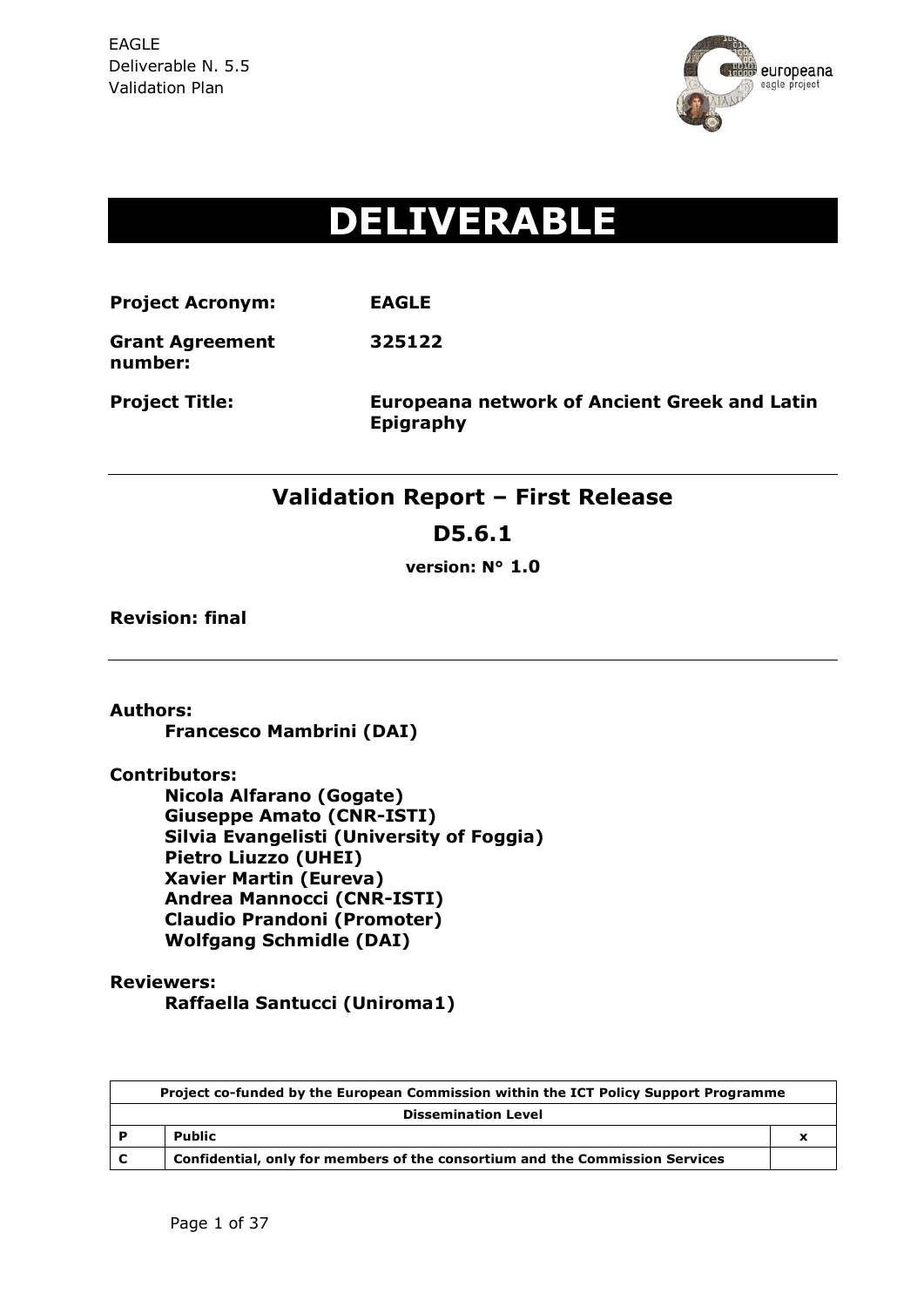

## **Revision History**

| <b>Revision</b> | Date     | <b>Author</b> | <b>Organisation Description</b> |                                        |
|-----------------|----------|---------------|---------------------------------|----------------------------------------|
| 0.1             | 15/06/15 | Mambrini      | DAI                             | <b>Draft</b>                           |
| 0.2             | 26/06/15 | Mambrini      | <b>DAI</b>                      | First complete draft                   |
| $0.2$ RS        | 07/07/15 | Santucci      | Uniroma1                        | Review                                 |
| 0.3             | 07/07/15 | Mambrini      | DAI                             | Suggestions of the reviewer integrated |
| 1.0             | 09/07/15 | Prandoni      | Promoter                        | Final check                            |
|                 |          |               |                                 |                                        |
|                 |          |               |                                 |                                        |
|                 |          |               |                                 |                                        |

## **Statement of originality:**

This deliverable contains original unpublished work except where clearly indicated otherwise. Acknowledgement of previously published material and of the work of others has been made through appropriate citation, quotation or both.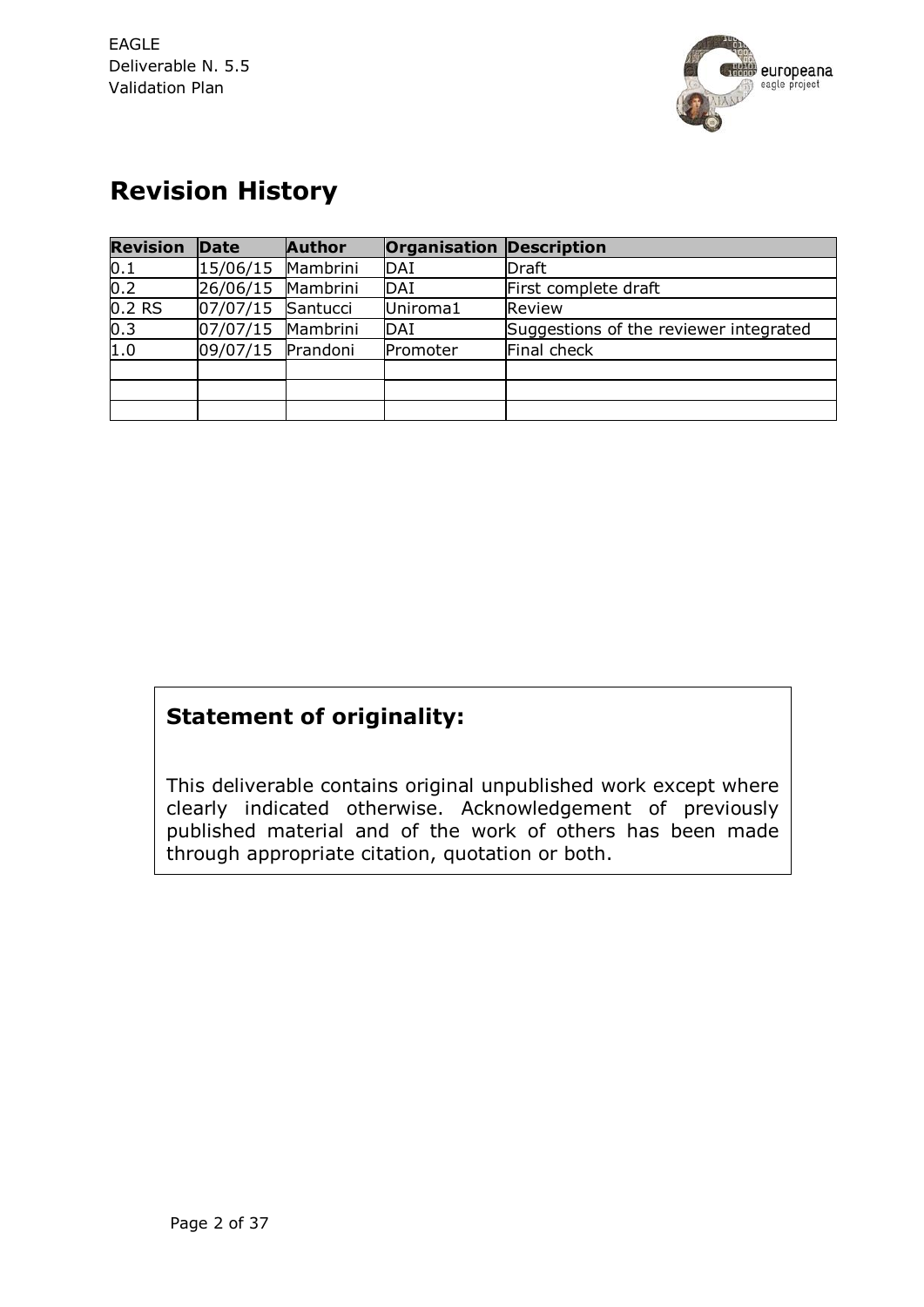

## **TABLE OF CONTENTS**

| $\mathbf{1}$ |  |
|--------------|--|
| 1.1          |  |
| 1.2          |  |
| 1.2.1        |  |
| 1.2.2        |  |
|              |  |
| $2^{\circ}$  |  |
| 2.1          |  |
| 2.2          |  |
| 2.2.1        |  |
| 2.2.2        |  |
| 2.2.3        |  |
| 2.3          |  |
| 3            |  |
| 3.1          |  |
| 3.2          |  |
| 3.2.1        |  |
| 3.2.2        |  |
| 3.2.3        |  |
| 3.3          |  |
| 4            |  |
| 4.1          |  |
| 4.2          |  |
| 4.2.1        |  |
| 4.2.2        |  |
| 4.2.3        |  |
| 4.3          |  |
| 5            |  |
| 6            |  |
|              |  |
| 6.1          |  |
| 6.2          |  |
| 6.3          |  |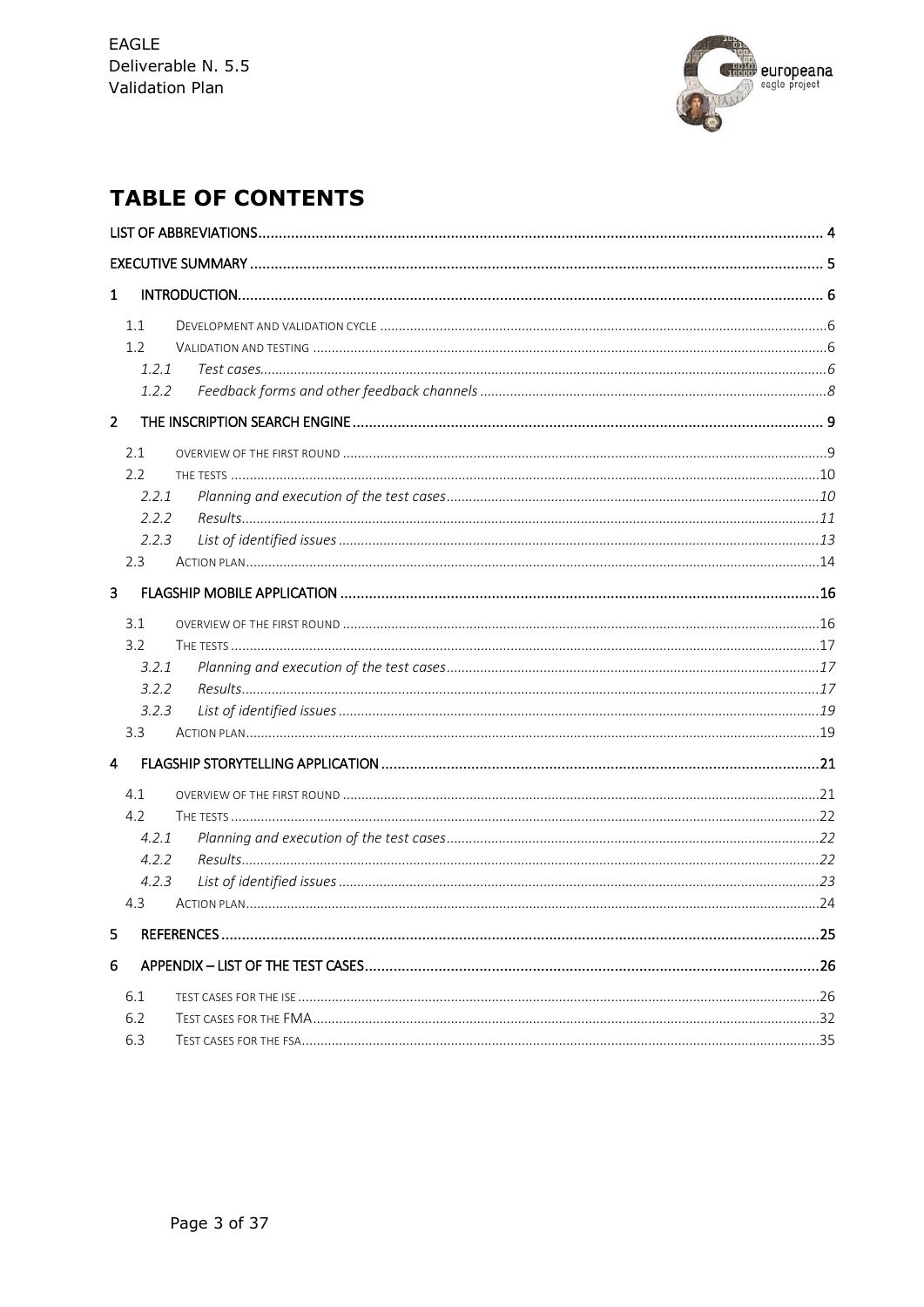

## **LIST OF ABBREVIATIONS**

- ISE EAGLE Inscription Search Engine
- FMA EAGLE Flagship Mobile Application
- FSA EAGLE Flagship Storytelling Application

For D5.1, D5.2, D5.3.1, D5.4.1, D5.5 see References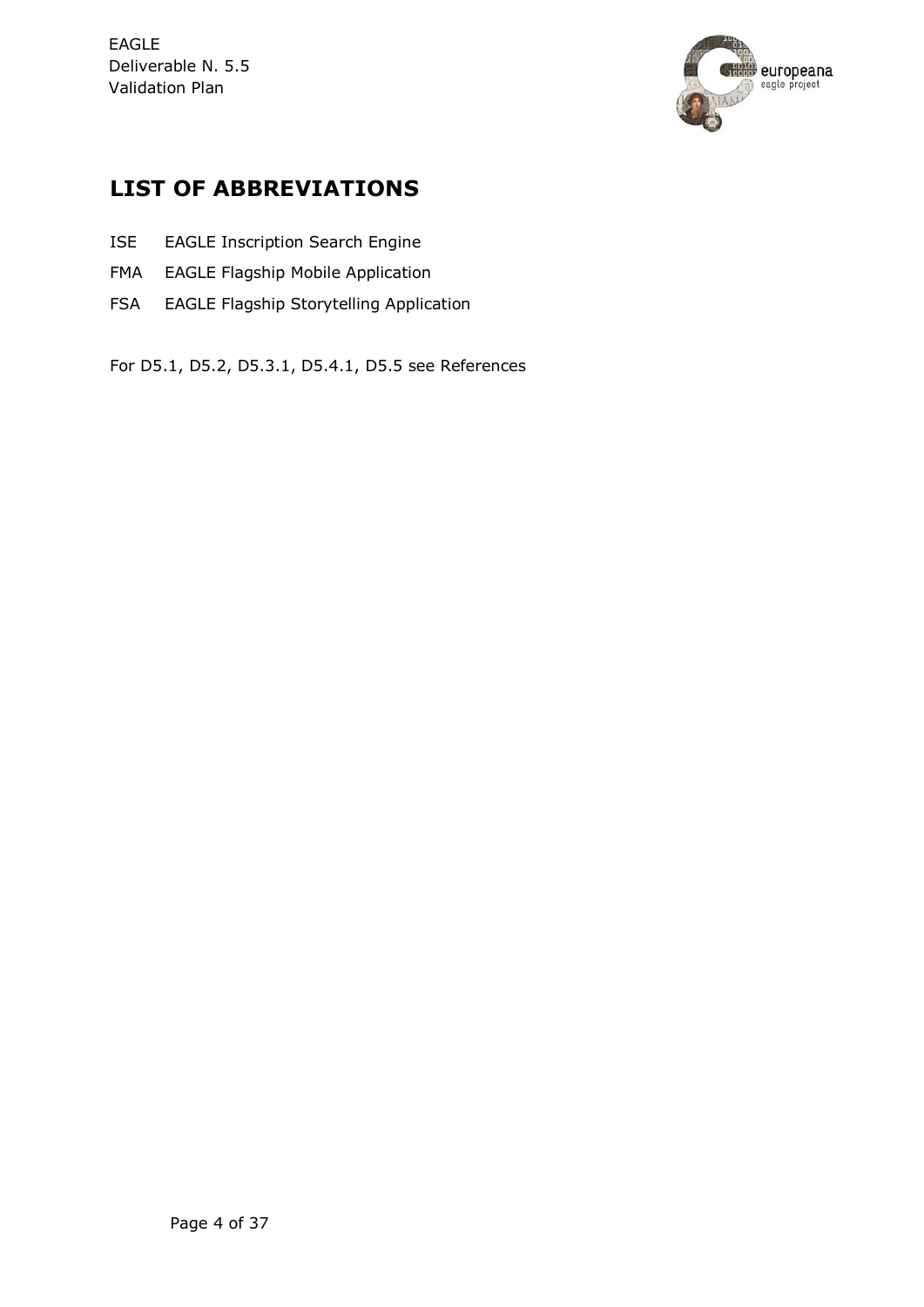

## **EXECUTIVE SUMMARY**

This document discusses the results of the first round of evaluation of the three userdedicated services that have been developed in the context of the EAGLE project, Work Package 5.

Section 1 summarizes briefly the timeline of the development and evaluation cycle, as well as the methodology used for testing the applications and collecting feedback.

The three following sections are all dedicated to illustrate the outcome of the testing procedures. Sections 2, 3 and 4 deal with the Inscription Search Engine, the Flagship Mobile and Storytelling App respectively; they are organized according to the same general schema. For each application, we offer a brief overview with quantitative data on the amount of feedback collected (sections 2.1, 3.1 and 4.1). The results obtained are presented and discussed in Sections 2.2, 3.2, and 4.2.

For all the applications we executed a series of test cases, which were supplemented with feedback elicited through other channels. After reviewing these data, the evaluation team compiled a list of open issues that the developers will address for the next release cycle. The open issues are listed in Sections 2.2.3, 3.2.3, 4.2.3.

Action plans on how the problems will be addressed in view of the coming milestones are presented in Sections 2.3, 3.3, 4.3.

In the Appendix (Section 6), readers will find a summary of the most recent version of the test cases that were executed by the testers and whose results are discussed in this deliverable.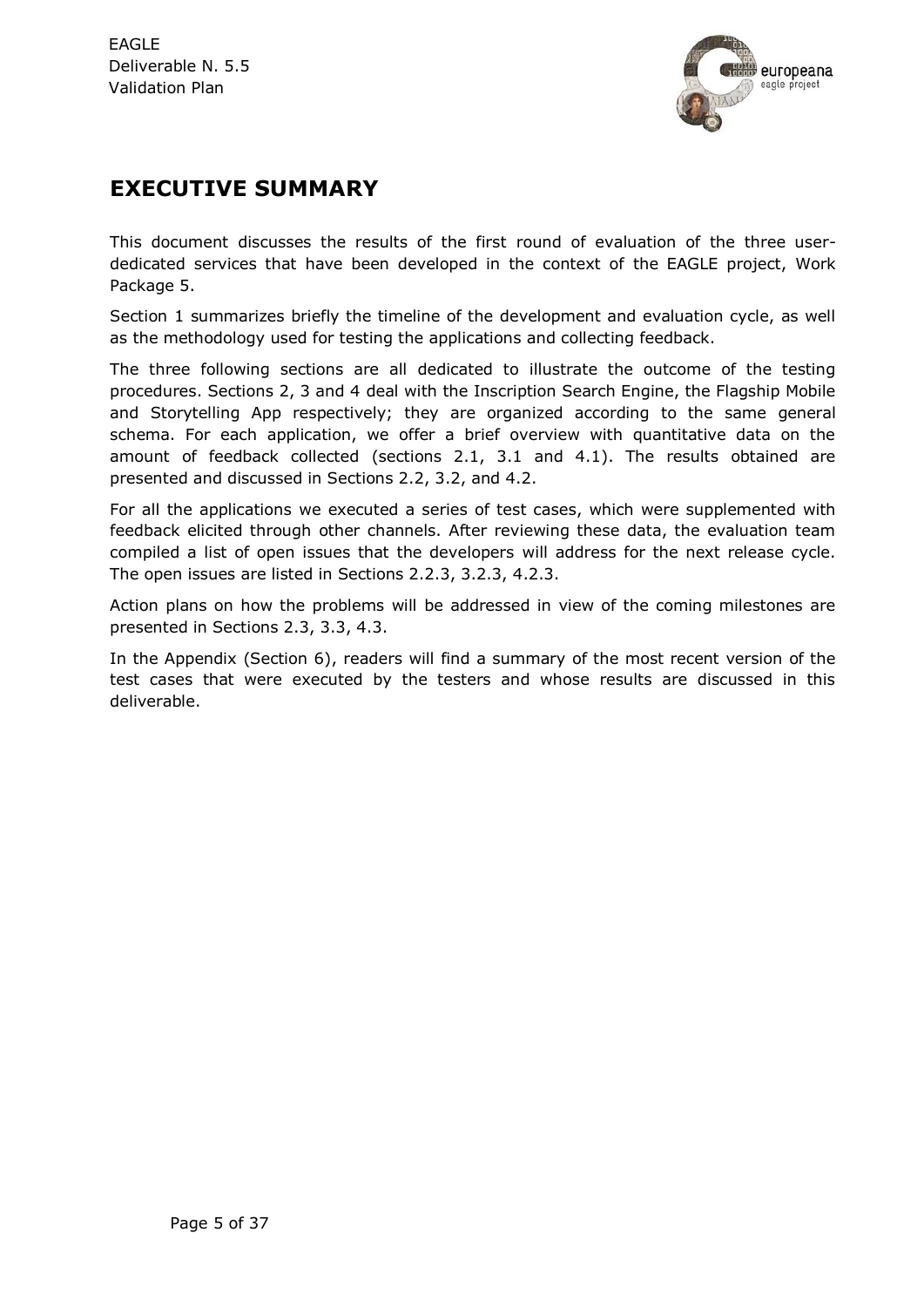

## **1 INTRODUCTION**

For the ease of the readers, we offer in this section a short summary of the concepts and goals of the validation phase. Readers that are interested in the details, the actors involved and other methodological aspects of the validation process adopted for the EAGLE end-userdedicated services should refer to D5.5.

#### **1.1 DEVELOPMENT AND VALIDATION CYCLE**

The validation phase is articulated in two **cycles**, which follow the corresponding release phases of the three services. The present deliverable discusses the result of the first cycle, while at the same time we lay the foundation for the second stage. The second cycle will start after v.2.0 of FMA and FSA and the upgrade of the ISE are released on month 30 of the project (September 2015).

Each cycle includes the following steps:

- **Planning stage**: the list of the testers is established and the test case form is distributed to them. The grid of the test cases is discussed with the testers and, in case, modified.
- **Test stage**: the test cases are executed by the testers and collected by the leader of the evaluation procedure.
- **Final evaluation:** the leaders and developers of the applications, together with the project management, discuss the outcome of the test; in case of ambiguous outcome, a new round of tests is initiated.

#### **1.2 VALIDATION AND TESTING**

#### **1.2.1 Test cases**

The main goal of the process of functional validation is to verify that the EAGLE software performs what is intended to do, and therefore satisfies the requirements defined by the partners. To this aim, we designed a series of performable routines called **test cases** [D5.5: pp. 12-5]. These test cases are based on real-life **test scenarios**, which include realistic tasks (such as retrieving inscriptions that display certain information) that users might want to perform, or task they might want to solve. Given that all the three applications make use of search functionalities and require some interaction between the registered users and the EAGLE content, we have focused our attention especially on queries and management of personal accounts (login, logout, account registration, saving and editing preferred content). The use cases collected and discussed in D5.1 (pp. 18-27) have also suggested many features of the test scenarios.

Test cases must be formalized in all their aspects, including input, steps, expected outcome and condition of success. In the grids that our testers have used, each test case for the three applications includes the following mandatory descriptors:

 **ID**: a string that uniquely identify each test case, created according to this structure: a first letter identifying the application (P = portal; M = mobile, S = storytelling), T (marking the test case), a two-field numeric identifier providing the sequence of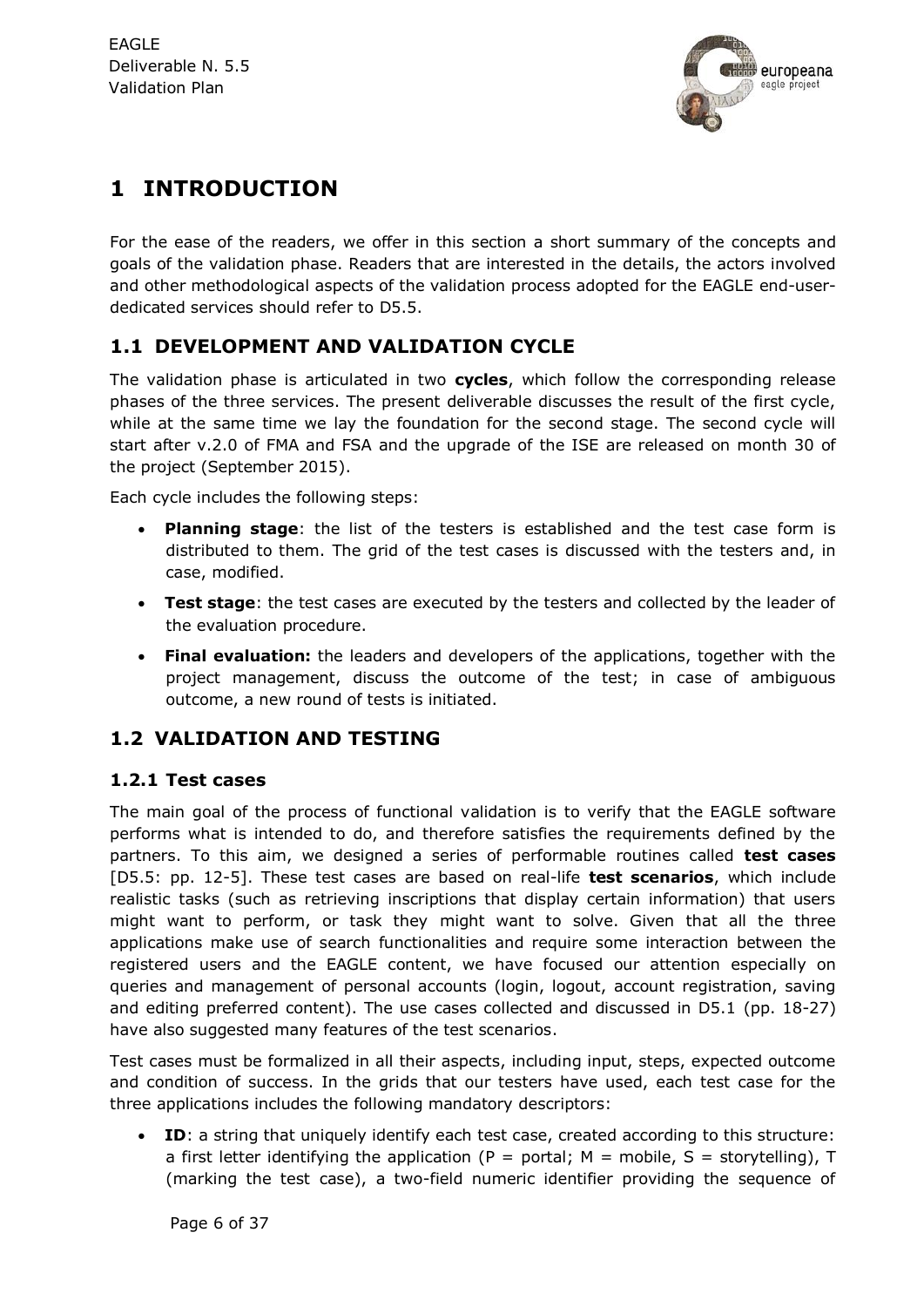

parents and children test cases (1.0, 1.1, 2.0 etc.).

- **Parent**: the parent a variation of a test case originates from.
- **Requirements**: ID of the functional requirement(s) where the functionality that is being tested is mandated and described in full (as defined in D5.1).
- **Name**: a short description of the main function that is tested or the main goal that the test wants to achieve.
- **Description and steps**: this field lists the steps that the testers are required to execute in order to perform the test.
- **Expected outcome**: the final status that the system is expected to reach (landing page on a browser, displayed results, etc.) once the steps are executed.
- **Outcome**: the actual outcome observed by the tester. Only the following values are allowed for the field:
	- o **OK:** the outcome observed corresponds to the expected outcome. The test is considered valid.
	- o **Warning**: the test is executed with the expected outcome and the text is considered valid, but either some improvements can be suggested in the execution of the steps or some new testing (with different steps and/or values) is suggested; testers must explain the warning in the **note** field (see next point).
	- o **Failed**: the expected outcome cannot be obtained; the test fails or is interrupted in some of the steps. Testers must leave a note recording the step where the process is interrupted and/or the outcome that they have observed.
- **Notes**: the testers have the possibility to leave a detailed text note recording any observation they might have on the tests; in case the status "Warning" or "Failed" is selected, testers are expected to use the field to give as detailed a description as possible of the problems encountered.

D5.5 included a preliminary template for the test case grids of the three application that was based on the functional requirements of D5.1. The grid for each application was discussed with the testers and adapted to reflect the actual development ISE, FMA and FSA. The changes to the original grids are discussed in the relevant paragraphs of the three applications (sections [2.2.1,](#page-9-0) [3.2.1,](#page-16-0) [4.2.1\)](#page-21-0). The last version of the test case grid, on which the report is based, is provided (in a slightly simplified version that omits some technical fields, like parents or requirements) in the Appendix.

The testers who executed the cases were chosen among the partners of the EAGLE project. In the first cycle, we preferred to focus on working with a relatively small number of testers, between 5 and 10 (see Krug 2005, p. 138), that could be assisted throughout the process and whose feedback could be collected in greater details throughout the entire cycle (including feedback on the validation technique itself). For each application we also made other channels available (in particular, online forms: see next section) that were addressed to partners and affiliated of the EAGLE consortium, so that all the interested audience could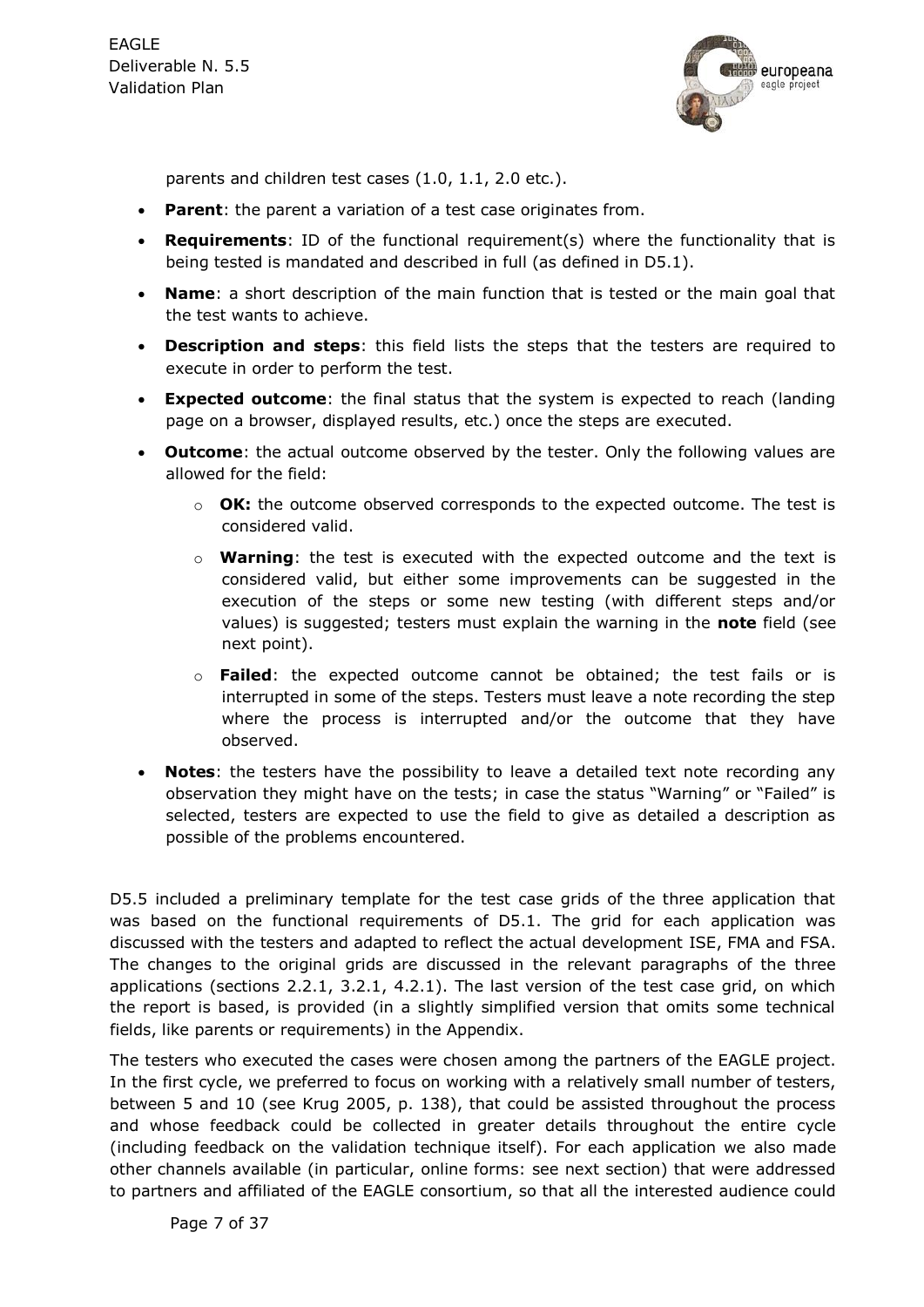

have a chance of providing suggestions or opinions about the services.

The time constraints imposed by the calendar of the development cycle (which for FSA concluded later than it was programmed in the beginning), or other technical issues (lack of an iOS version of the FSA) limited the number of testers that we could involve for the two flagship applications. However, we were able to reach our target of at least 5 testers for application. The number of testers that were involved, as well as the list of project partners and affiliated institutions whose members have been involved in the operations of the first cycle of evaluation is reported in sections [2.1,](#page-8-0) [3.1,](#page-15-0) [4.1](#page-20-0)

#### **1.2.2 Feedback forms and other feedback channels**

At the same time for ISE and FMA we have opened a second channel for collecting feedback from the users. A form has been circulated to the project partners and the other member with extant affiliation agreements with EAGLE. The forms are available in the reserved area of the EAGLE website. Users have the opportunity to submit their feedback by entering some free text in a text field. Unlimited latitude was intentionally left to the users, so that they could provide either further confirmation on the main functionalities of the applications, or experiment with data and conditions that were not formally included in the process of functional validation.

The combination of the test case reports and all the feedback that we could collect via the forms allowed us to compile a list of confirmed issues that the developers will have to address in the second phase of the development cycle.

While we decided not to prepare a form for the FSA, feedback on this application was collected as part of a different experiment that involved the content providers and aimed to promote objects of special interest in the EAGLE collection. The details will be discussed in section [4.1.](#page-20-0)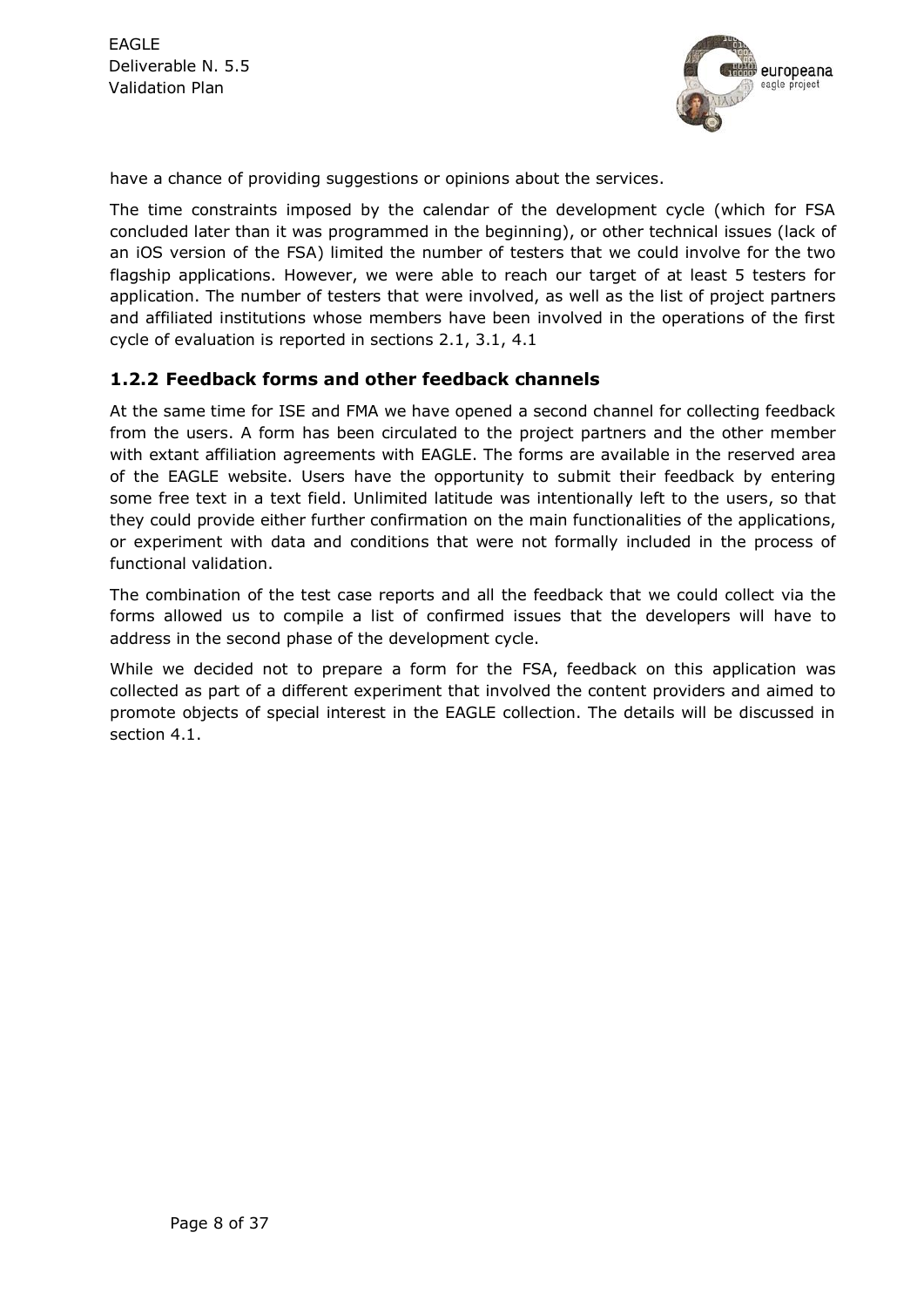

## **2 THE INSCRIPTION SEARCH ENGINE**

#### <span id="page-8-0"></span>**2.1 OVERVIEW OF THE FIRST ROUND**

The first round of evaluation of the ISE was based both on the execution of the test cases and on the collection of feedback via the dedicated form mentioned in the Section 1.2.2 and discussed in greater detail in D5.5.

Seven testers from the partner institutions of the EAGLE project have performed the tests separately. Their results have been collected in test grids analogous to those included in the Appendix of D5.5. A summary of the results is discussed in detail in section [2.2.2](#page-10-0)

The feedback form for the ISE was open from November 2014 to the end of March 2015 and was diffused to all the project partners and members of the institutions that have affiliations agreement or a memorandum of understanding in place with the EAGLE project<sup>1</sup>. Via this channel users sent 47 reports on various issues, 33 of which were identified by their authors as bugs or problems, 14 as suggested new features. Based on the combination of both the test results and this feedback we compiled a list of open issues that were submitted to the board of the developers, the supervisors of the content aggregation, the leader of the validation taskforce, and the project management for discussion. The list is reported in section [2.2.3.](#page-12-0) The plan of actions to be undertaken in order to solve the issues is discussed in section **Errore. L'origine riferimento non è stata trovata.**.

People from the following partner institutions or affiliated projects have submitted feedback during the first round of validation, either by executing the test cases or by sending comments and reports via the online form:

- University of Bari
- University of Heidelberg
- Oxford University
- University of Alcalà
- University of Salzburg
- Deutsches Archäologisches Institut
- The British School at Rome
- The Cyprus Institute
- University of Foggia
- Duke Collaboratory for Classics Computing
- E-pigramme

-

 $1$  An updated list of these projects and institution can be consulted at: http://www.eaglenetwork.eu/about/partners/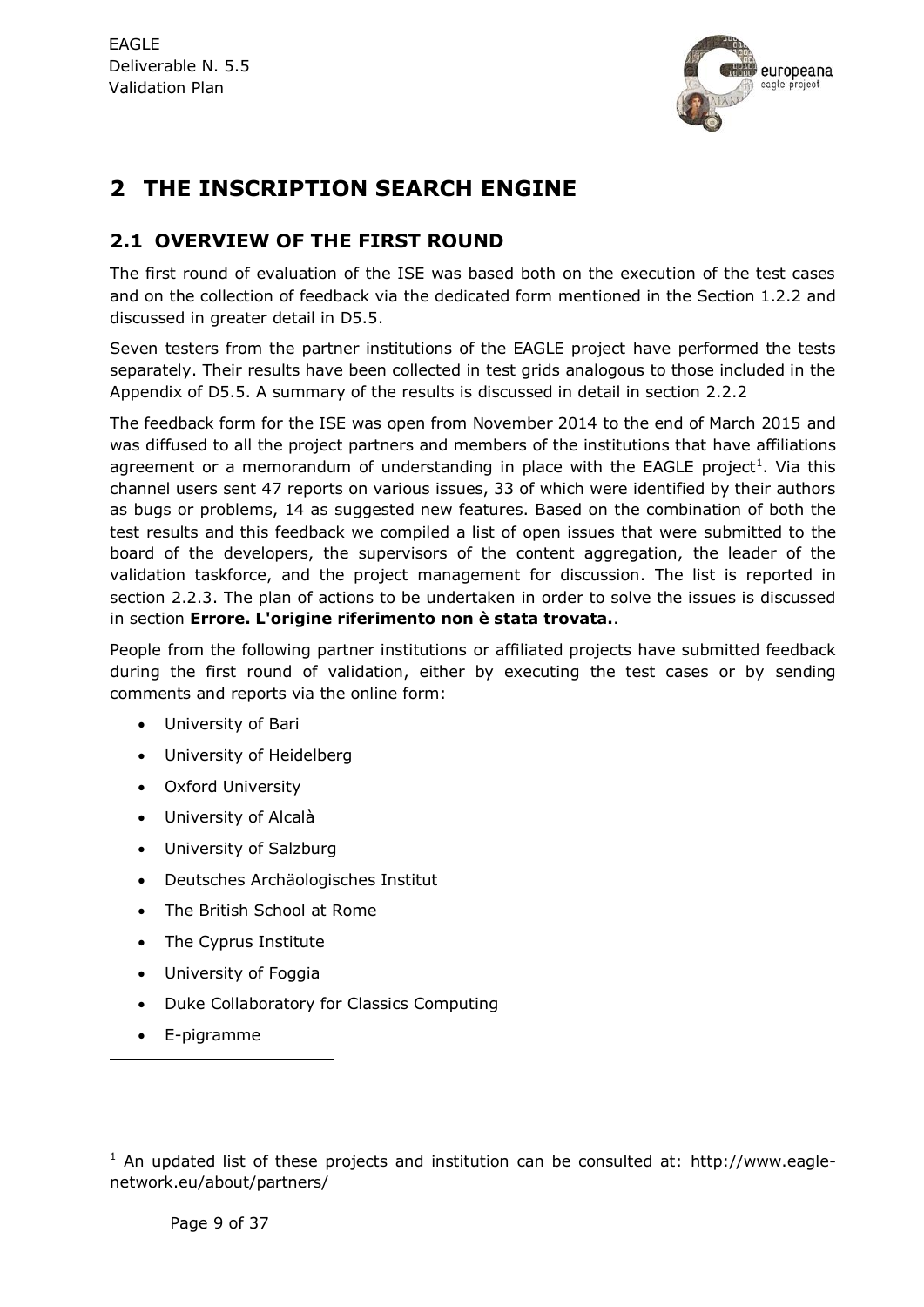

- University of Bologna
- Attic Inscriptions Online

#### **2.2 THE TESTS**

#### <span id="page-9-0"></span>**2.2.1 Planning and execution of the test cases**

The first round of evaluation was started as early as February 2015, so that the first results could be presented and discussed at the project general meeting held in Nicosia, Cyprus on March  $10<sup>th</sup>$ . The grid that was initially distributed to the testers was the same as that included in the Appendix of D5.5.

This original list of test cases needed to be revised and updated in two points. As originally written, the test cases PT2.0, PT2.1, PT2.2 and PT3.0 were ambiguous. As the description of the required steps did not specify whether a user had to start from the "Basic" or the "Advanced Search" interface, the tests could both suceed (for the "Advanced Search") and fail (for the "Basic Search") at the same time. The ambiguous formulation had to be amended, so as to specify clearly what interface the functionality was to be tested on.

Also, the required steps for PT7.2 did not reproduce the intended behavior that the testers were supposed to validate. PT7.2 aimed to verify that, according to the functional requirements PSE16 and PSE19 (see D5.1), all the multiple instances of the same inscriptions in the detailed record view that is accessible from the result list are browsable and displayed in different panels; the designers of the tests wanted to verify the functionality with the help of the inscription with Trismegistos ID 202554, which was known to be reproduced in at least two different editions within the EAGLE collection. However, the query engine was originally designed so as to retrieve only the multiple instances that satisfy the original query constraints specified by the user. In the example given, since the value for "type of inscription" is set to "funerary" in one of the instances (provided by the British School of Rome) and "unidentified" by the other (EDH), only the British School sample was retrieved and made visible if the testers specified both constraint (the name "Narsis" in the text and "funerary" as typology) as they were asked to do. Therefore, the presence and behavior of the panels in the detailed view could not be tested.

Though unforeseen and not relevant for the purpose of validating the intended functionality, this outcome was extremely valuable in pointing our attention on the way multiple instances were handled. The question of whether we wanted to keep the treatment of multiple editions as it was or rather to allow users to see all the instances of a retrieved inscription (whether they satisfied the original query or not) in the detail view was submitted to discussion during the project meeting in Nicosia. The partners agreed to the latter option: all the available editions of the same inscription should be returned once that a user selects to access a single record from the result list, regardless of whether the other instances satisfy the original query or not.

As a consequence, PT7.2 was kept in the grid to test precisely the solution that has emerged from the discussion (i.e. if all the instances of the same inscription are accessible in the detail view even if some of them do not satisfy the query constraints); a new case (labeled PT7.2.1) was introduced to test the system's behavior in the simpler situation when all the instances satisfy all the query constraints simultaneously.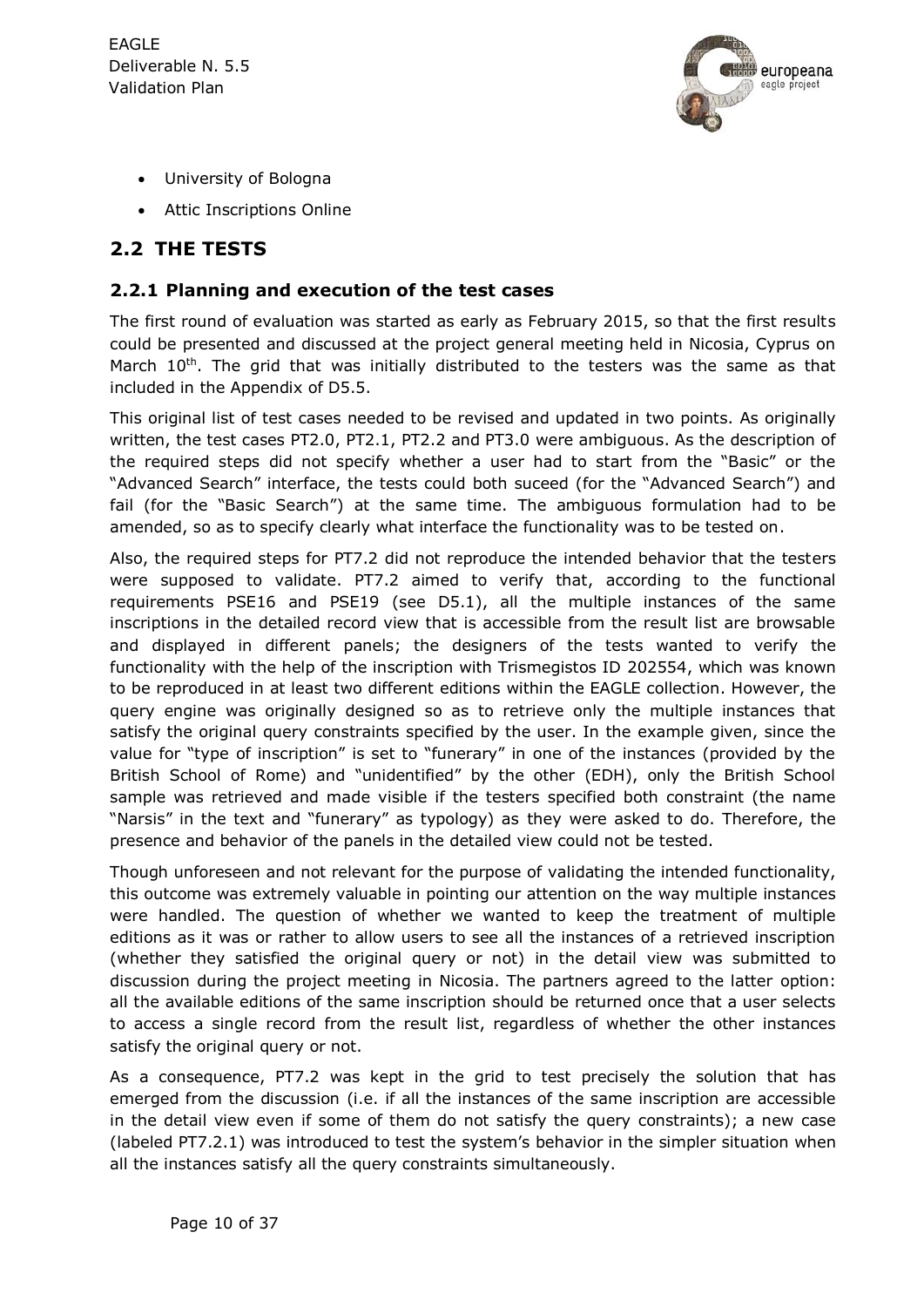

As for the account-management interface, requirement PSE01 (D5.1, p. 32) mandates that every page of the EAGLE portal shall allow users to login and/or create an account. However, the page for Basic Search was build intentionally with a minimalistic design in mind: only one text field for research was provided for the user. This design clearly discourages the insertion of a login interface. In the general meeting partners have agreed to amend the requirement in this direction. The Basic Search marks an exception to the prescriptions of PSE01. The test related to login and account creation must therefore be limited to the "Advanced Search" page.

According to these conclusions, a version 1.1 of the test case of the test cases was produced and handed over to the testers to be run again.

The test cases included in v.1.1 of the grid, which was used by the testers to report their results, are reproduced in a slightly simplified version in Section [6.1](#page-25-0) of the Appendix.

#### <span id="page-10-0"></span>**2.2.2 Results**

The results discussed here refer to version 1.1 of the test cases (see previous section). Table 1 reports a synthetic overview of the test results.

| <b>Test</b><br>Case | <b>Tester</b><br>1 | <b>Tester</b><br>$\mathbf 2$ | <b>Tester</b><br>3 | <b>Tester</b><br>4 | Tester<br>5 | Tester<br>6 | Tester<br>$\overline{\mathbf{r}}$ |
|---------------------|--------------------|------------------------------|--------------------|--------------------|-------------|-------------|-----------------------------------|
| PT1.0               | F                  | F                            | F                  | F                  | F           | F           | F                                 |
| PT1.1               | F                  | F                            | F                  | F                  | F           | F           | F                                 |
| PT2.0               | OK                 | W                            | OK                 | OK                 | OK          | W           | OK                                |
| PT2.1               | OK                 | F                            | OK                 | OK                 | OK          | OK          | OK                                |
| PT2.2               | OK                 | OK                           | OK                 | OK                 | OK          | OK          | OK                                |
| PT3.0               | OK                 | OK                           | OK                 | OK                 | OK          | OK          | OK                                |
| PT4.0               | W                  | W                            | W                  | W                  | OK          | OK          | OK                                |
| PT4.1               | OK                 | W                            | OK                 | W                  | OK          | OK          | OK                                |
| PT4.2               | OK                 | W                            | OK                 | W                  | OK          | OK          | OK                                |
| PT4.3               | <b>OK</b>          | OK                           | OK                 | W                  | <b>OK</b>   | OK          | OK                                |
| PT4.4               | W                  | W                            | W                  | OK                 | OK          | <b>OK</b>   | OK                                |
| PT4.5               | OK                 | OK                           | W                  | OK                 | OK          | OK          | OK                                |
| PT5.0               | OK                 | W                            | F                  | W                  | OK          | W           | F                                 |
| PT5.1               | F                  | F                            | F                  | F                  | F           | F           | F                                 |
| PT6.0               | OK                 | OK                           | OK                 | F                  | OK          | OK          | OK                                |
| PT6.1               | OK                 | OK                           | OK                 | W                  | OK          | OK          | OK                                |
| PT6.2               | F                  | F                            | F                  | F                  | W           | F           | OK                                |
| PT7.0               | OK                 | W                            | W                  | OK                 | OK          | OK          | OK                                |
| PT7.1               | OK                 | OK                           | OK                 | W                  | OK          | OK          | OK                                |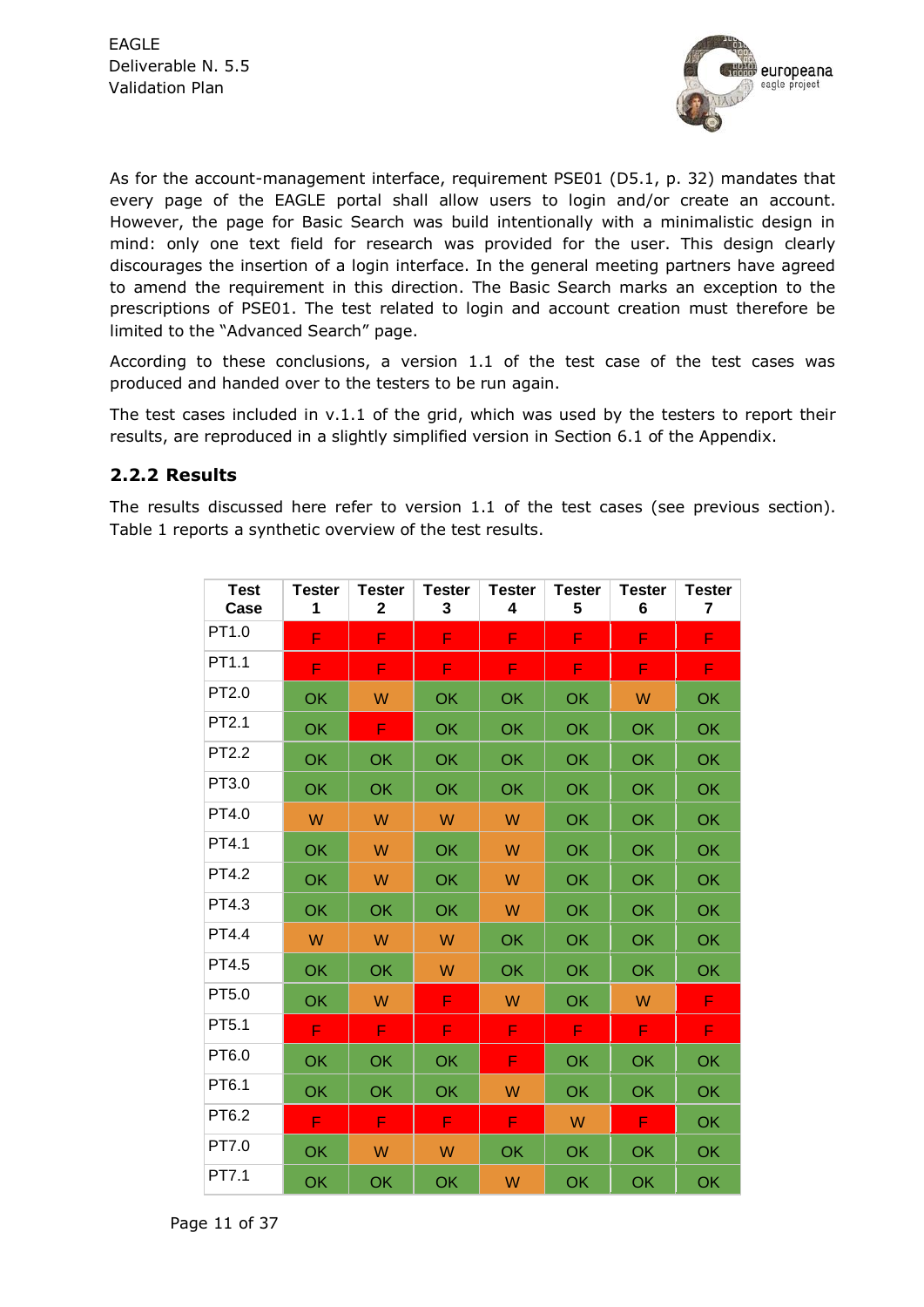

| PT7.2   | F         | F         | F         | F         | <b>OK</b> | F         | F         |
|---------|-----------|-----------|-----------|-----------|-----------|-----------|-----------|
| PT7.2.1 | OK        | <b>OK</b> | <b>OK</b> | OK.       | <b>OK</b> | OK        | <b>OK</b> |
| PT7.3   | OK        | <b>OK</b> | <b>OK</b> | OK.       | <b>OK</b> | OK        | <b>OK</b> |
| PT8.0   | OK.       | <b>OK</b> | <b>OK</b> | <b>OK</b> | OK        | <b>OK</b> | <b>OK</b> |
| PT9.0   | F.        | F.        | F.        | F         | F         | F         | F         |
| PT9.1   | F         | F         | F         | F         | F         | F         | F         |
| PT10.0  | OK        | W         | F         | W         | OK        | W         | <b>OK</b> |
| PT10.1  | <b>OK</b> | <b>OK</b> | <b>OK</b> | <b>OK</b> | OK        | OK        | OK        |
| PT11.0  | <b>OK</b> | <b>OK</b> | F         | W         | <b>OK</b> | W         | <b>OK</b> |
| PT11.1  | <b>OK</b> | F         | F         | F         | F         | F         | F         |
| PT12.0  | <b>OK</b> | W         | F         | <b>OK</b> | F         | OK        | OK        |
| PT13.0  | <b>OK</b> | <b>OK</b> | <b>OK</b> | <b>OK</b> | OK        | OK        | <b>OK</b> |
| PT13.1  | OK        | OK        | OK        | <b>OK</b> | OK        | OK        | OK        |

*Table 1: Test case results: overview. Results: OK = OK; W = Warning; F = Failed*

As for the **login and account management** (PT 1.0-3.0), the tests indicates that the system is responding as it should, allowing users in possession of the right combinations of username and password to enter, while rejecting false or empty credentials; the logout functionality also works as expected. A dedicated interface to register a personal account, though, was not made available to the users, so that the testers were unable to complete PT1.0 and 1.1.

During the development phase, the short **list of information** provided for each matching record in the results was redefined several times. As a result, the list that was returned after a query during the evaluation round generated some puzzlement among the testers; this confusion originated several of the "Warning" statuses issued for PT4.0: while the test was mostly considered successful, as far as the retrieval of records went, the information provided for each matching object left room for discussion.

Tests provided also an occasion to have a feedback on the implementation of the EAGLE **controlled vocabulary** in several fields of the Advanced Search. A few testers issued "Warning" statuses at PT5.0 to voice dissatisfaction on the way values were displayed and organized; at the same time, some users who submitted feedback via the online form complained about the length of the lists of values taken form the controlled vocabulary and of their lack of organization.

The absence of a function to limit the queries to those inscriptions that have at least one **image** and at least one translation was clearly pointed out by testers in PT5.1. The issue was known in advance to the developers (D5.4, p. 6). Equally known was the unsolved issue of diacritics in textual queries. As a matter of fact, the tests confirm that the diacritics (both in Latin and Greek script) do not work as expected (PT6.0 and 6.2).

The problem of how to handle multiple instances of the same inscription in the detailed view of each record (PT7.2, PT7.2.1) was discussed in detail in section [2.2.1.](#page-9-0)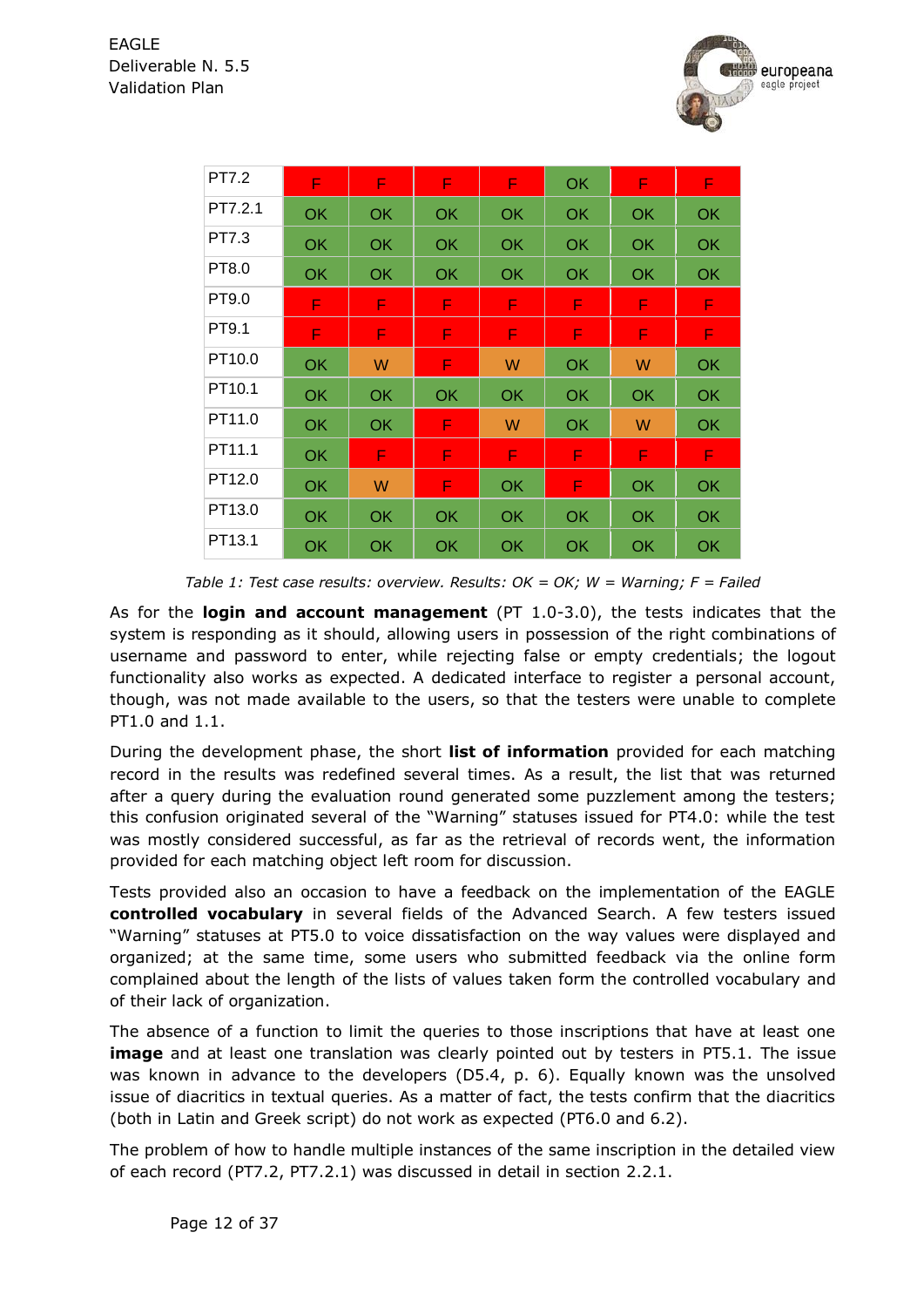

#### <span id="page-12-0"></span>**2.2.3 List of identified issues**

The feedback form that partners could use to submit free text comments on the ISE confirmed some of the issues briefly discussed above and added some interesting points of detail. After reviewing the data coming from the two sources, the validation leaders, developers and the project management agreed on the list of open issues that is reported in table 2.

The issues listed in table 2 are defined by the following fields:

- **ID**: a unique identifier to help the developers keeping track of the bug
- **Description**: a short but detailed description of the issue
- **Status:** is set to one of the following values:
	- o **Non confirmed:** the bug was reported but we were not able to replicate the conditions listed in the descriptions; more research is needed to identify the source of the problem;
	- o **Confirmed**: the issue is confirmed as described in the report received; the problem will be dealt with in the subsequent release;
	- o **Solved:** the issue is confirmed and the developers have already implemented a solution that is ready for new testing.
- **Notes:** further notes (e.g. new testing is recommended; requirements that describe the functionality which is reported as flawed; etcetera).

| <b>ID</b> | <b>Description</b>                                                                                                                                                             | <b>Status</b> | <b>Notes</b>            |
|-----------|--------------------------------------------------------------------------------------------------------------------------------------------------------------------------------|---------------|-------------------------|
| ise1.0    | No interface for account creation is accessible<br>on the site                                                                                                                 | Solved        | Awaiting new<br>testing |
| ise2.0    | The label "location" in the result list is<br>ambiguous; it should be replaced with a<br>clearer indication of the information contained<br>in the field ("ancient find spot") | Solved        |                         |
| ise3.0    | The controlled vocabularies used for the<br>faceted search and in the dropdown list of<br>advanced search do not reflect the latest<br>version                                 | Solved        | Awaiting new<br>testing |
| ise4.0    | The alphabetic order of the values from the<br>controlled vocabularies is case-sensitive; it<br>should be made case-insensitive                                                | Solved        |                         |
| ise5.0    | It is not possible to limit the search only to<br>inscriptions that have an image and/or a<br>translation                                                                      | Solved        | Awaiting new<br>testing |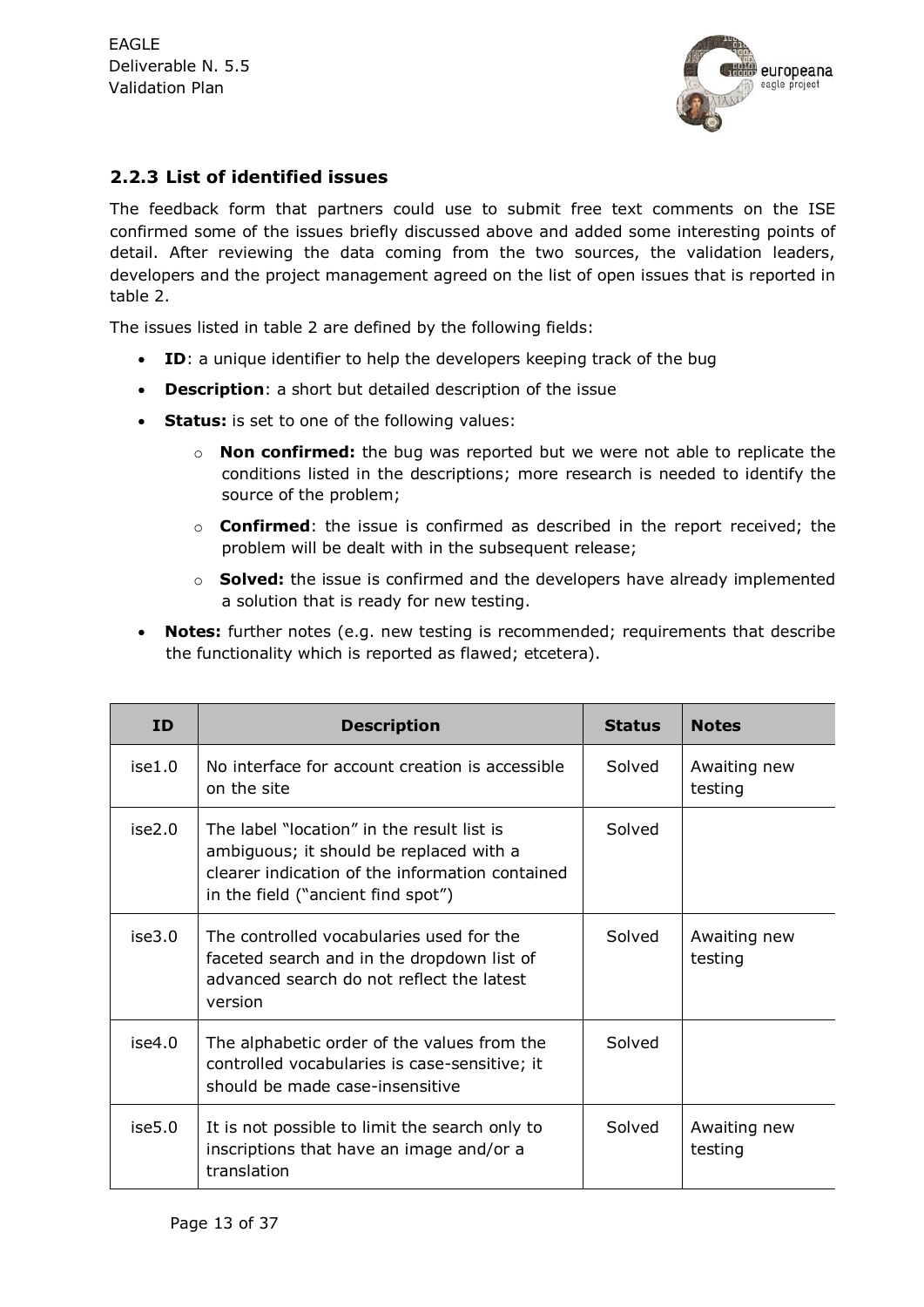

| ise6.0  | In the record view, not all the instances of the<br>same inscriptions are visible, but only those<br>that match the initial query by the user | Solved    | Awaiting new<br>testing |
|---------|-----------------------------------------------------------------------------------------------------------------------------------------------|-----------|-------------------------|
| ise7.0  | Single items saved in the archive cannot be<br>viewed: when clicking on "view" only a white<br>page is returned                               | Solved    | Awaiting new<br>testing |
| ise8.0  | Query results saved in the archive cannot be<br>viewed: when clicking on "view" only a white<br>page is returned                              | Solved    | Awaiting new<br>testing |
| ise9.0  | Content entered by users in the free text fields<br>of the advanced search is always deleted when<br>users click on the same field again      | Solved    | Awaiting new<br>testing |
| ise10.0 | The field "Social status" in the advanced<br>search is useless: no item in EAGLE includes<br>this information                                 | Solved    |                         |
| ise11.0 | It is not possible to use the chronological<br>information in the advanced search                                                             | Solved    | Awaiting new<br>testing |
| ise12.0 | It is not possible to move to first or last page<br>of results                                                                                | Solved    |                         |
| ise13.0 | It is not possible to request the translation of<br>an item                                                                                   | Confirmed |                         |
| ise14.0 | Search with diacritics doesn't work as<br>expected                                                                                            | Confirmed | See PSE08               |

#### **2.3 ACTION PLAN**

As planned in the methodology of the validation phase, the list of issues was discussed by a team composed of representatives of the validation task leaders (DAI), the developers of the content ingestion (CNR-ISTI) and the EAGLE portal (Gogate and Promoter), the WP2 leaders (UHEI), and the project management.

The team agreed on the timeline for the second release of the ISE, which will include the fixes for the issues listed in table 2 and the most important functionalities mandated in the "medium" requirements of D5.1, i.e. support for Greek keyboard in Basic and Advanced Search, export of a record, download the EpiDoc file of each item, search by image (see table 1 pp. 30-2). Release 2 will be completed for September and it will be presented to the public during the Sixth EAGLE International Event, to be held in Bari (Italy), on September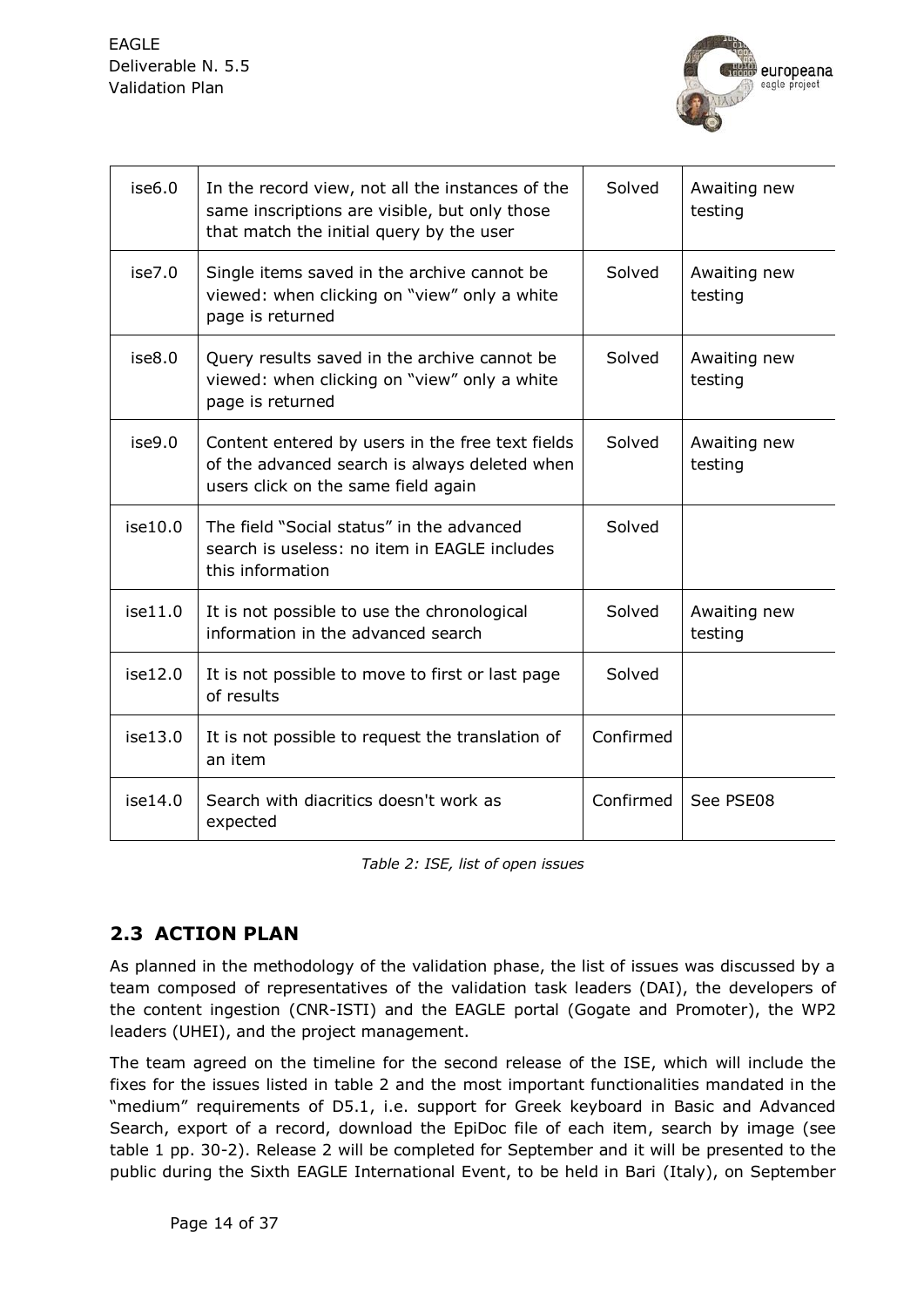

24<sup>th</sup> and 25<sup>th</sup> 2015.

As it can be seen from the previous section, several issues reported during the first cycle of evaluation have already been addressed. At the moment when this deliverable is being released, the developers of the ISE report 12 of the 14 issues as solved and awaiting new evaluation. Also, some of the "medium" requirements have already been implemented after the conclusion of the first evaluation cycle. These include:

- Support for Greek keyboard in Basic and Advanced Search (PSE09)
- Faceted search (PSE24); note that this functionality has already been positively tested (PT8.0)
- Export of a record (PSE15)

The second round of evaluation will begin as soon as the developers announce the release of the upgraded version of the ISE, and in any case right after the presentation to the public at the Sixth International Event at latest (end of September).

The grid of test cases to be disseminated for the second round of evaluation will be based on the "medium-priority" functions and those fixes on the issues emerged from the first round that have been marked as "awaiting new testing" in the note field of Table 2 above.

In order to keep track of the issues that will emerge in the different steps of the second round of evaluation, we have decided to create an *ad hoc* sub-repository in the EAGLE-BPN GitHub repository named "Inscription-Search-Engine". Problems and bugs will be collected in the specific "Issue" section of the GitHub repository<sup>2</sup>; there it will also be possible to label (as bugs or suggestions), discuss, assign and prioritize them, as well as to close or dismiss them. From now on and for the whole duration of the second round, the open issues will be referred to by their track number in GitHub.

-

<sup>&</sup>lt;sup>2</sup> The URL of the repository is: [https://github.com/EAGLE-BPN/Inscription-Search-Engine;](https://github.com/EAGLE-BPN/Inscription-Search-Engine) the issue list can be consulted at: [https://github.com/EAGLE-BPN/Inscription-Search-](https://github.com/EAGLE-BPN/Inscription-Search-Engine/issues)[Engine/issues.](https://github.com/EAGLE-BPN/Inscription-Search-Engine/issues)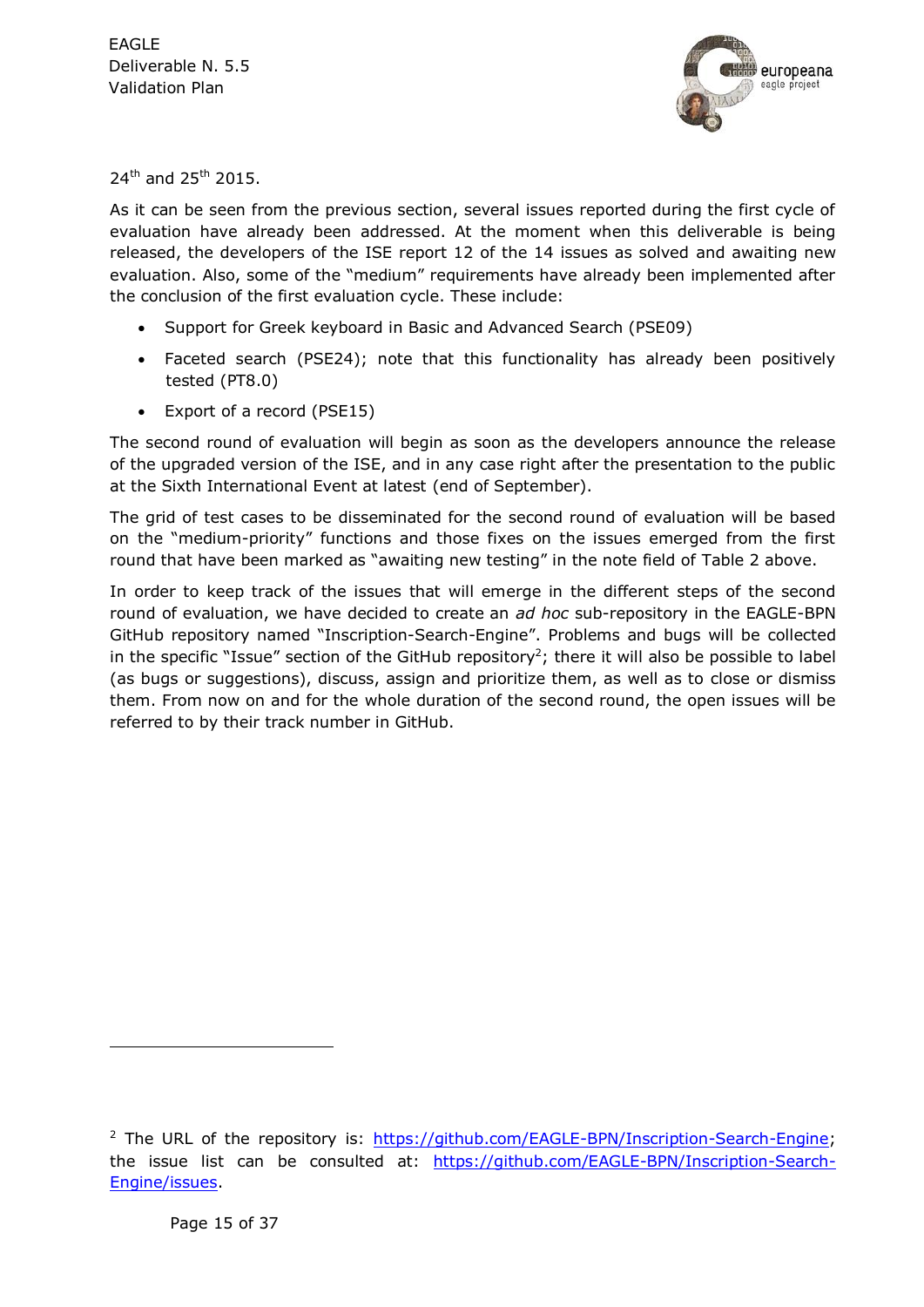

## **3 FLAGSHIP MOBILE APPLICATION**

#### <span id="page-15-0"></span>**3.1 OVERVIEW OF THE FIRST ROUND**

As for the ISE, the first round of evaluation of the FMA was based both on the test cases and on the feedback collected via a dedicated online form, reachable on the reserved area of the EAGLE portal.

Six testers have performed the tests separately; the tests have involved members of partner institutions or affiliated projects of EAGLE, and one private user that volunteered. The test grid where the outcome of the tests was collected is an updated version of the model included in the Appendix of D5.5. A brief discussion on the planning phase and a summary of the results is offered in section [3.2.](#page-16-1)

Currently, the application exists only for Android and is installable after downloading the Android Application Package (APK) from the EAGLE portal<sup>3</sup>. Although the app did circulate among the developers and was therefore available for the execution of the tests, the installation file was uploaded to the EAGLE website at the end of April 2015. Therefore, general feedback collection via a dedicated online form became possible only since May 2015 and it is still ongoing. Currently, we have identified 1 issue via that channel that supplements the list drawn from the test cases. Based on the combination of both the test results and the bug reported in the feedback form, we have compiled a list of open issues that was submitted to the board of the developers, the supervisors of the content aggregation, the leader of the validation taskforce, and the project management. The list is reported in section [3.2.3.](#page-18-0) The plan of actions to be undertaken in order to solve the issues is discussed in section **Errore. L'origine riferimento non è stata trovata.**.

People from the following partner institutions or affiliated projects have submitted feedback during the first round of validation, either by executing the test cases or by filling the online form:

- University of Bari
- University of Heidelberg
- Oxford University
- Deutsches Archäologisches Institut
- University of Leipzig / Perseids
- The Cyprus Institute

-

<sup>&</sup>lt;sup>3</sup> The APK file can be downloaded from: [http://www.eagle-network.eu/resources/flagship](http://www.eagle-network.eu/resources/flagship-mobile-app/)[mobile-app/](http://www.eagle-network.eu/resources/flagship-mobile-app/)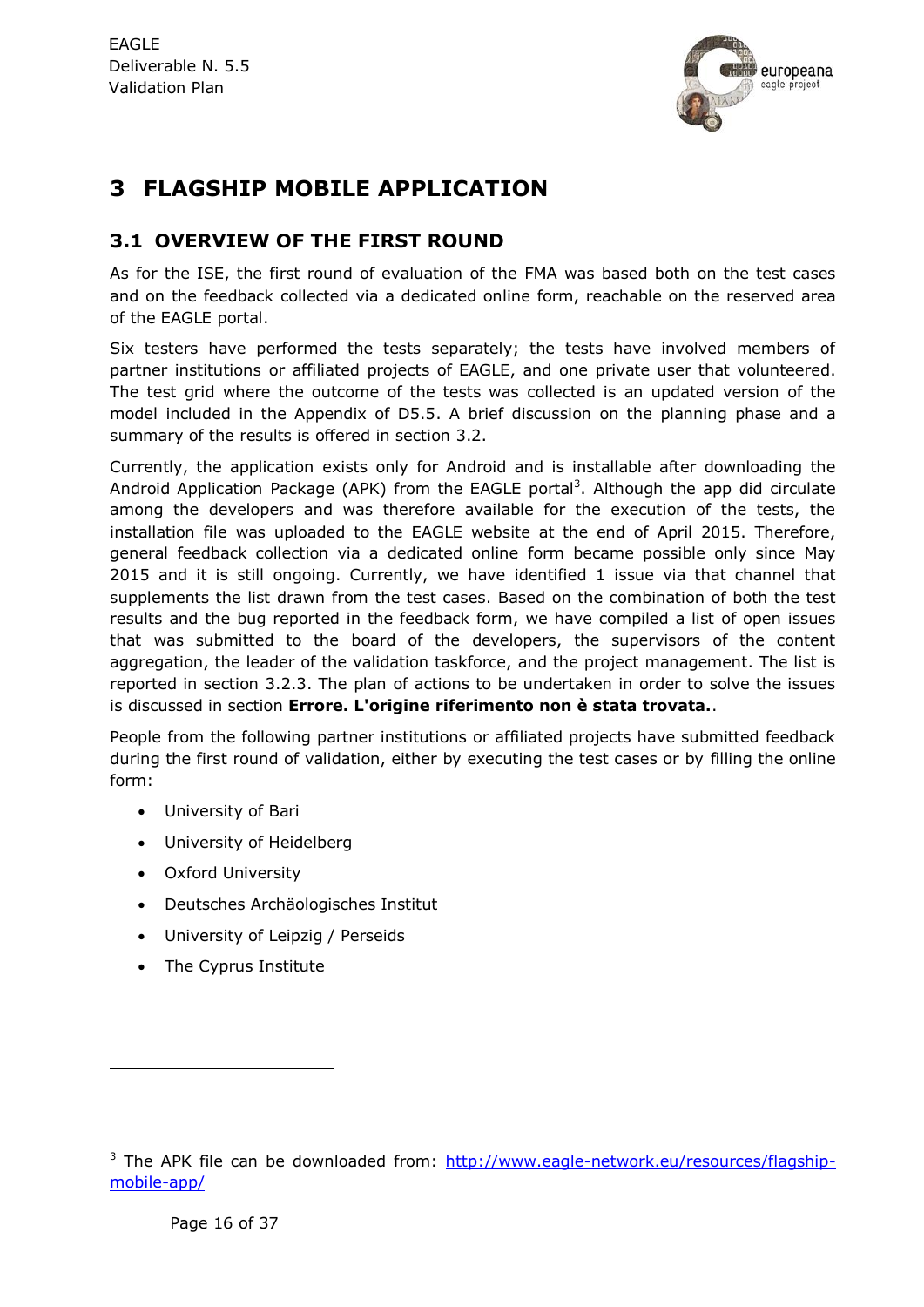

#### <span id="page-16-1"></span>**3.2 THE TESTS**

#### <span id="page-16-0"></span>**3.2.1 Planning and execution of the test cases**

Unlike to what happened with the ISE, it proved impossible to start the validation before the General Meeting in Cyprus. The fact that the application runs only on Android and that no iOS version has yet been implemented had limited the number of potential testers; at the same time the installation of application from APK files (a feature that is not enabled by default on Android) required more assistance than it was necessary for the testing of the ISE. Instead of being an occasion for discussion of the preliminary result, the project meeting was the venue to involve partners and potential users in the testing process.

Although the installation of the FMA is certainly an important part of the user experience and a key feature to validate, we reserve to test the behavior of the app at the installation only after the next release, and once that the FMA is made available through the official channels.

Before the execution of the test, the steps and requested procedures in the template grid of D5.5 were updated to reflect the actual implementation of the requirement discussed in D5.3.1. The testers were provided with the new text grid (v. 1.0) and with a sample of images of monuments from the EAGLE collection that could be used to verify the search functionality of the app. The sample monuments were chosen among the first items that were indexed by the image recognizer service, so that we could be sure that positive matches could be attained both with Exact Match and Similarity Search. However, testers were encouraged to try the application also with other images of their choice. No suggestion was made in the online feedback form: the users interested in submitting their feedback via that channel were free to choose whatever image they preferred for testing purposes.

[Table 8](#page-33-0) (in Section [6.2](#page-31-0) of the Appendix) lists the final version of the test cases that were diffused to the testers.

#### **3.2.2 Results**

| Test Case Tester 1 Tester 2 Tester 3 Tester 4 Tester 5 Tester 6 |    |     |    |    |    |    |
|-----------------------------------------------------------------|----|-----|----|----|----|----|
| MT <sub>1.0</sub>                                               | OK | OK  | OK | OK | OK | OK |
| MT <sub>1.1</sub>                                               | F  | F   | F  | F  | W  | F  |
| MT <sub>1.2</sub>                                               | OK | F   | F  | OK | W  | OK |
| MT3.0                                                           | OK | OK  | OK | OK | OK | OK |
| MT4.0                                                           | OK | OK  | OK | OK | OK | OK |
| MT4.1                                                           | OK | OK  | OK | W  | W  | OK |
| MT5.0                                                           | OK | F   | F  | W  | OK | F  |
| MT5.1                                                           | OK | OK  | ОK | W  | OK | OK |
| MT5.2                                                           | W  | OK. | OK | W  | OK | OK |
| MT6.0                                                           | W  | F   | F  | OK | OK | F  |

[Table 3](#page-17-0) reports a synthetic overview of the test results.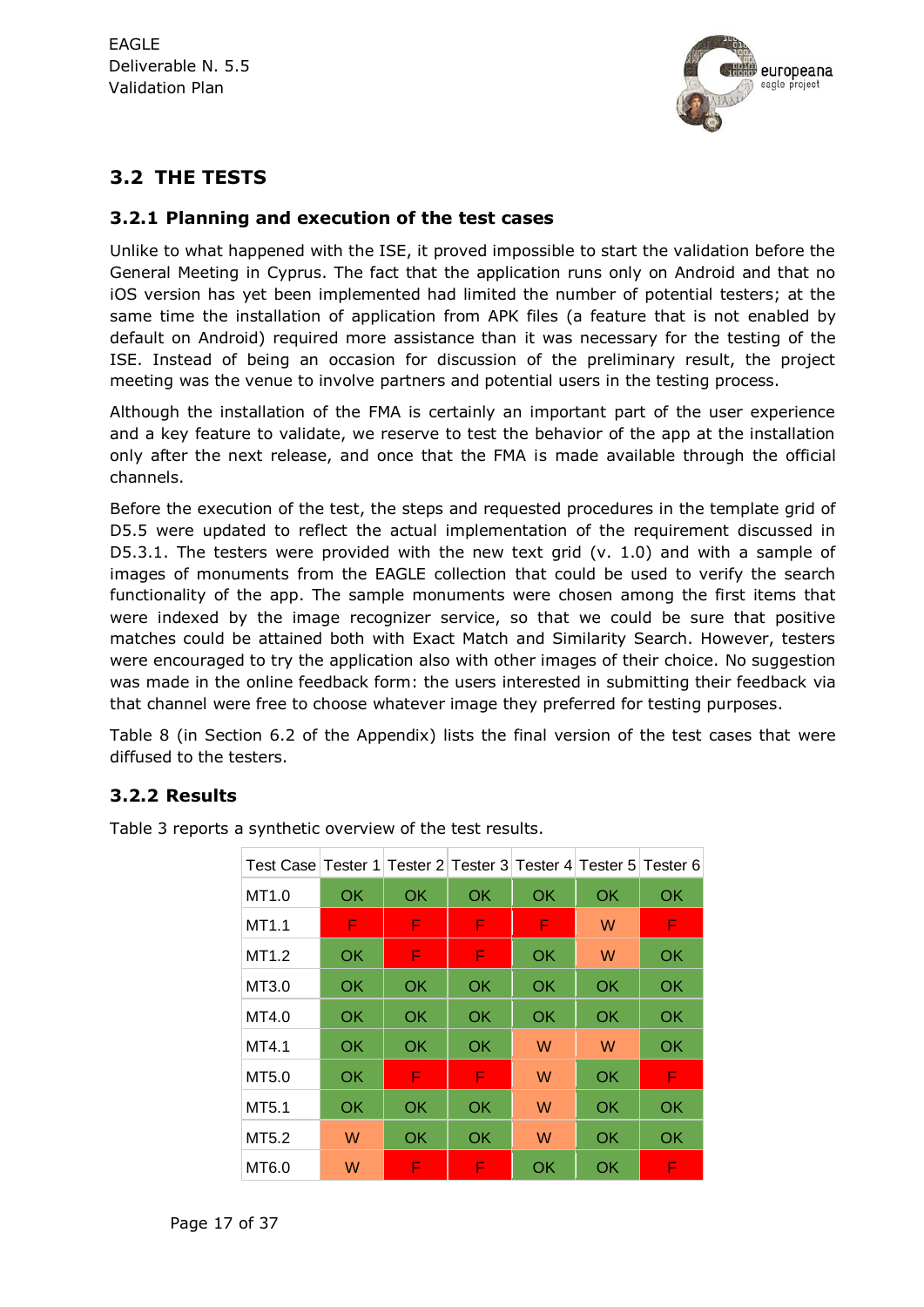

| MT7.0       | OK | OK | F  | OK | W  | OK |
|-------------|----|----|----|----|----|----|
| MT7.1       | F  | F  | F  | F  | W  | F  |
| MT8.0       | OK | F  | F  | W  | OK | F  |
| MT8.1       | OK | F  | F  | W  | OK | F  |
| MT9.0       | OK | F  | W  | OK | OK | OK |
| MT10.0      | F  | F  | F  | F  | F  | F  |
| MT10.1      | F  | F  | F  | F  | F  | F  |
| <b>MT11</b> | OK | F  | OK | OK | OK | OK |

*Table 3: Test case results: overview. Results: OK = OK; W = Warning; F = Failed*

<span id="page-17-0"></span>As it is to be expected (see the discussion in D5.3.1), the communication between the FMA and the EAGLE server does not yet implement all the specifications of the system architecture. In particular, the **account management** in the FMA is not yet integrated with that of the EAGLE overall system, so that only the users in posses of a valid EAGLE personal account can access to the functions reserved to the registered users. At the moment, the user's temporal space on the FMA and most of the functions for registered users are correctly accessed after login (test case MT1.0), as it is recommended in the requirements. However, the access is not limited to the valid EAGLE accounts (MT2.0 and MT2.1; see issue fma3.0 in the next section).

Conversely, the other key feature for content saved by registered users (i.e. the capability to access the items saved during the sessions with the FMA in the archive areas of the EAGLE portal) was not tested, as the data exchange between the FMA server and the EAGLE server is still not implemented.

Testers reported problems with those test cases that requested interaction with the **items saved** in the temporary private area after logging in (MT7.1, MT10.0, MT10.1). Whether they were asked to retrieve an element from the chronology, or to load and edit a saved query or a saved single record, users were unable to manipulate the items.

One tester reported a "creation error" when trying to save the query picture. At the moment, we weren't able to replicate the issue: the question will be subject to further research.

However, the most serious issue was observed with query results, when the documents retrieved by the search are loaded in the app. With several documents of the EAGLE collection, users reported repeated crashes when the application attempts to access the single result. Application crashes occur both before an item is displayed on the screen as a result of an Exact Match, and after a user clicks on an item in the result list returned by a Similarity Search. This fact strongly suggests the hypothesis that the problem lies in the way documents are handled by the FMA, at the end of the exchange of information between the app and the image recognizer. So far, the issue has been confirmed with the files in the sample provided to the users, as well as with other images of the EAGLE collection.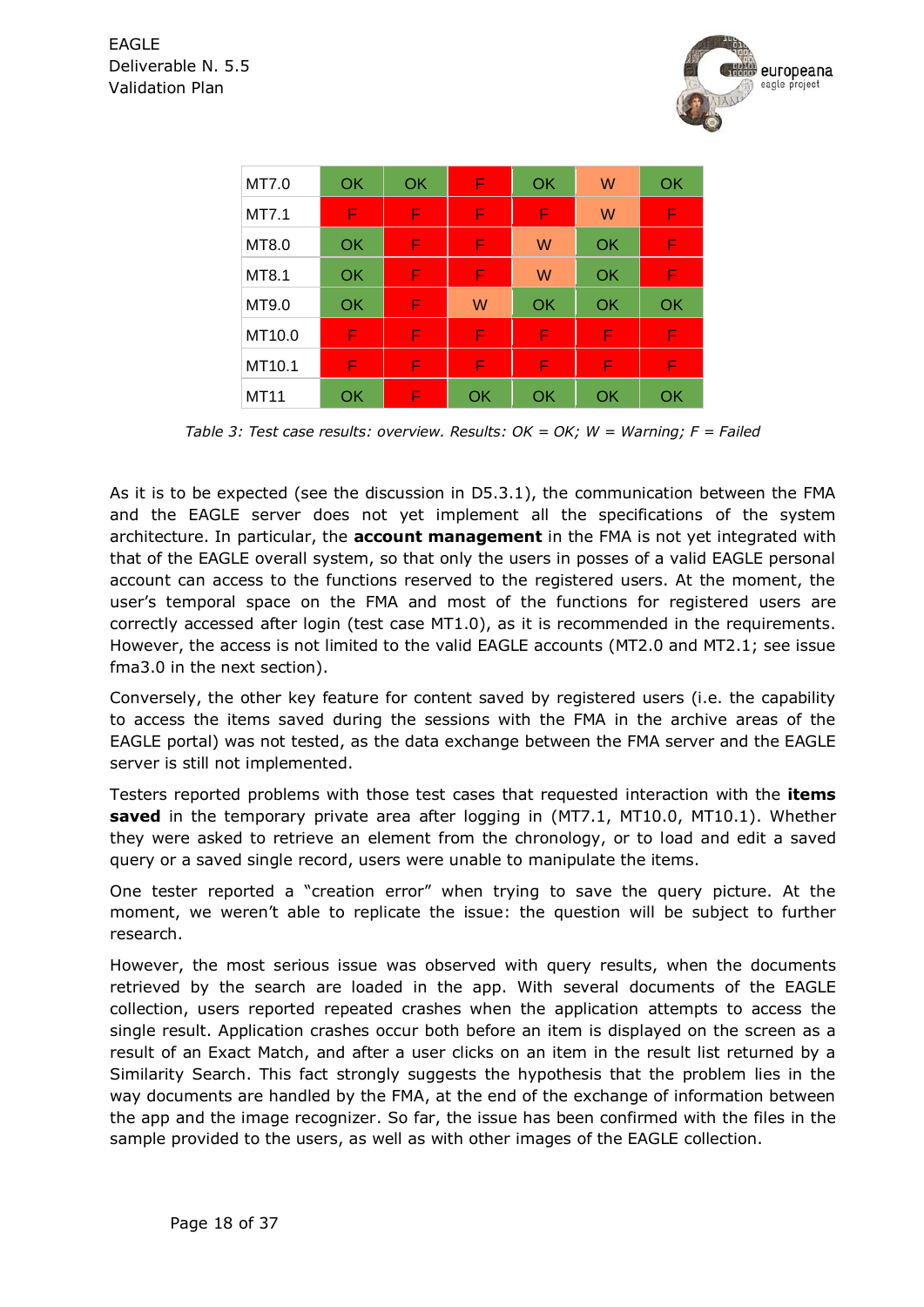

#### <span id="page-18-0"></span>**3.2.3 List of identified issues**

After reviewing the outcome of the test cases and the feedback sent via the online form, the validation team agreed on the list of open issues that is reported in [Table 4.](#page-18-1) See pag. [13,](#page-12-0) for the meaning of the different statuses assigned.

| <b>ID</b> | <b>Description</b>                                                                                                                                                                                                                                                       | <b>Status</b>           | <b>Notes</b> |
|-----------|--------------------------------------------------------------------------------------------------------------------------------------------------------------------------------------------------------------------------------------------------------------------------|-------------------------|--------------|
| fma1.0    | No iOS version of the app is available                                                                                                                                                                                                                                   | Confirmed               |              |
| fma2.0    | The app is not available on the Google Play<br>market                                                                                                                                                                                                                    | Confirmed               |              |
| fma3.0    | Login capability is not limited to the registered<br>valid EAGLE account. It is possible to login<br>with any username-pwd combination                                                                                                                                   | Confirmed               |              |
| fma4.0    | No interaction is possible with the items saved<br>in the chronology list                                                                                                                                                                                                | Confirmed               |              |
| fma5.0    | The application crashes when loading the data<br>for some results. In particular, with specific<br>inscriptions or images it crashes both when<br>loading the result of an Exact Match or when<br>selecting an item from the results returned for<br>a Similarity Search | Confirmed               |              |
| fma6.0    | After a similarity search is performed, the<br>back button on top of the single record doesn't<br>take back to the search results but to camera<br>mode. This way, the original search is lost                                                                           | Confirmed               |              |
| fma7.0    | "Creation error: geolocation unavailable" when<br>trying to save items; the error persists even<br>after activating the geolocation in the Settings                                                                                                                      | <b>Non</b><br>confirmed |              |

*Table 4: FMA, list of open issues*

#### <span id="page-18-1"></span>**3.3 ACTION PLAN**

As for the ISE, we decided to open a GitHub repository for the FMA, where the open issues will be reported and tracked. The issue tracker is already accessible at: [https://github.com/EAGLE-BPN/flagship-mobile-app/issues.](https://github.com/EAGLE-BPN/flagship-mobile-app/issues)

In relation to the open issues of Table 4, the highest priority was assigned to diagnose and solve the crashes of the application when the EAGLE inscriptions are loaded (fma5.0 above). The task team decided to work with a group of 7 new images of inscriptions already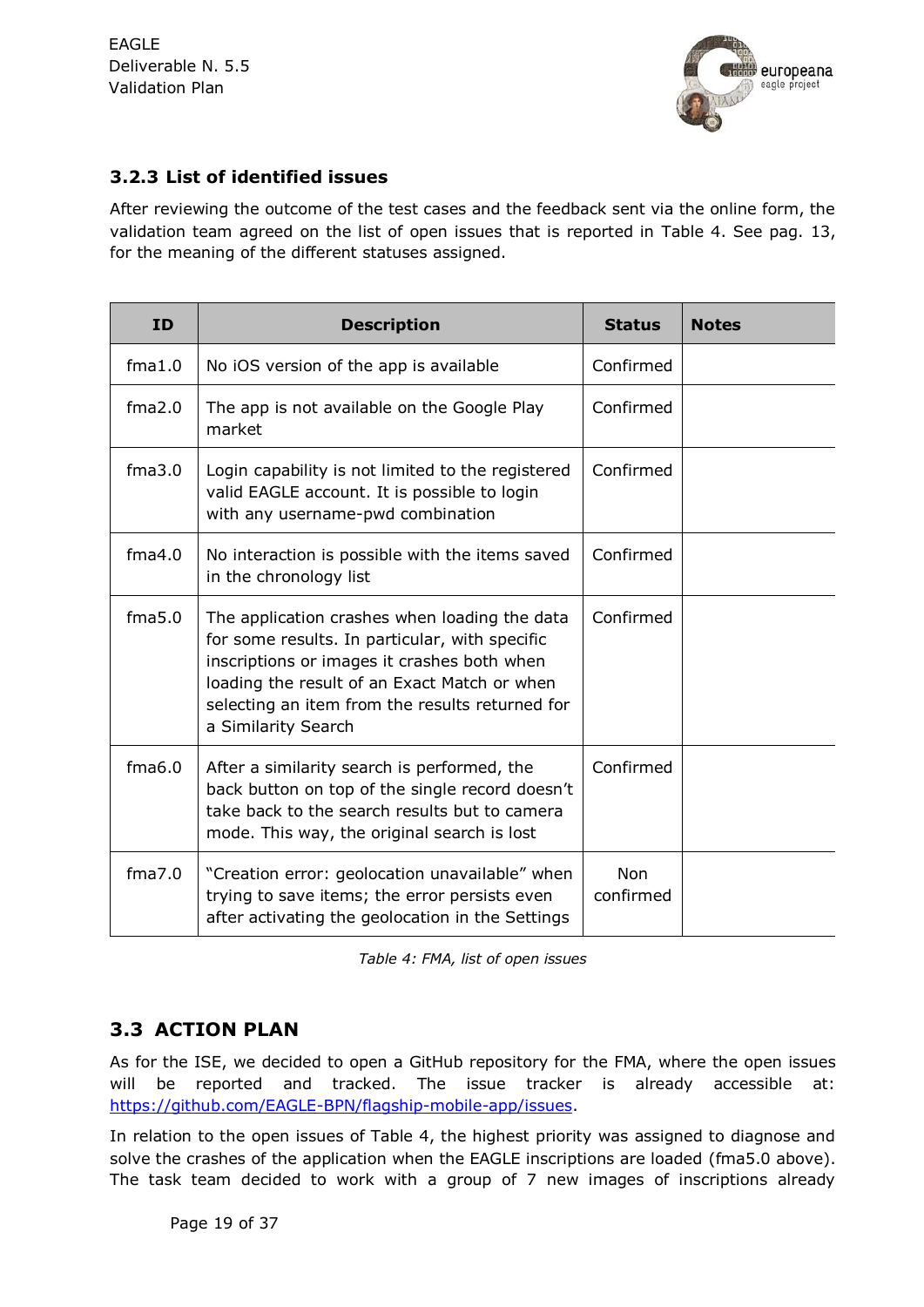

included in the EAGLE collection. These images will be used to test the responses of the app and to identify the elements in the data that cause the app to close. In order to diagnose the problem, coordination will be assured between the two sides that manage the Image Recognizer and the content aggregator on the one hand and the FMA server on the other.

The application will be presented to the public during the Sixth EAGLE International Event in Bari on September 24<sup>th</sup> and 25<sup>th</sup> 2015. By September release 2.0 of the application is also scheduled.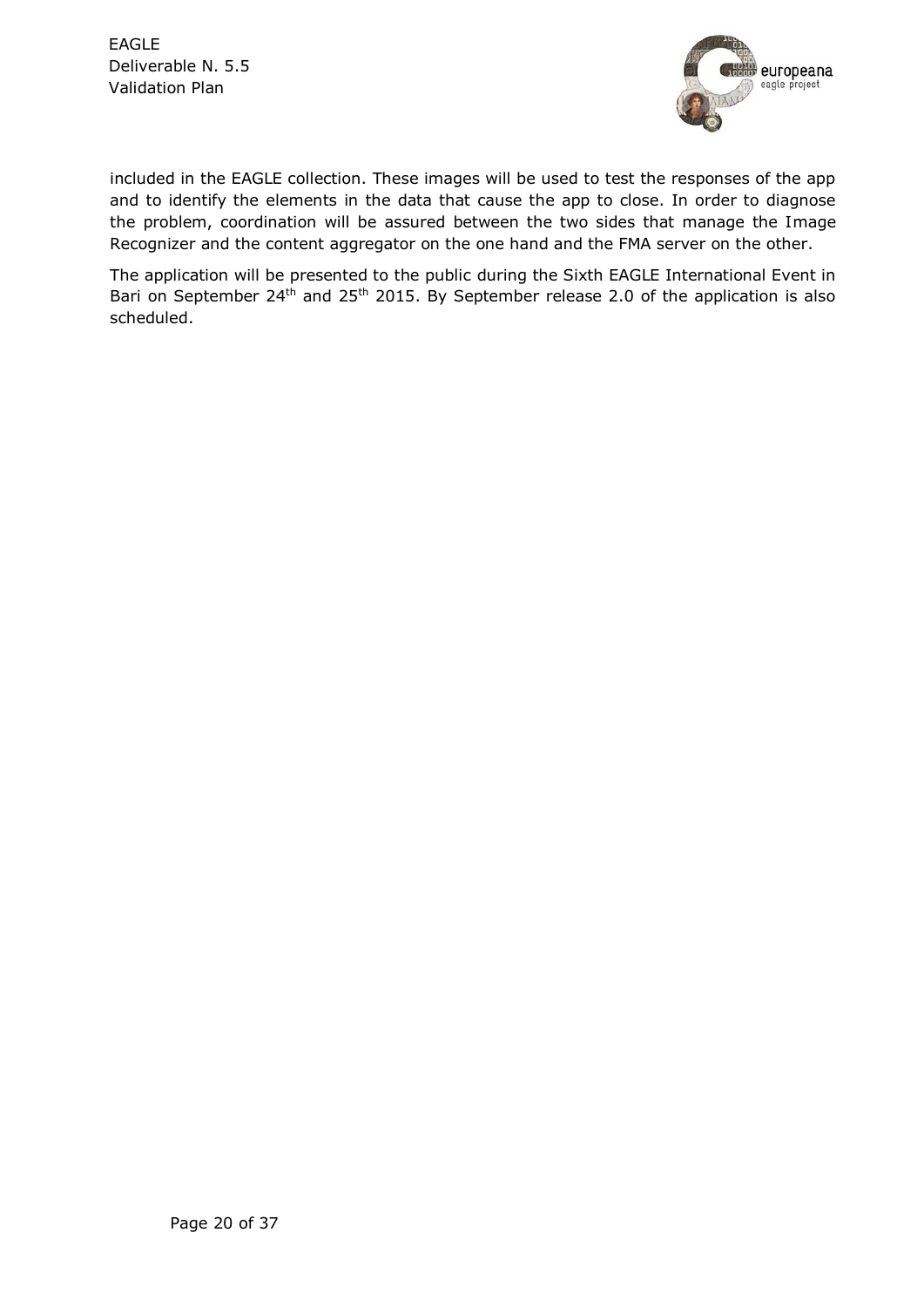

## **4 FLAGSHIP STORYTELLING APPLICATION**

#### <span id="page-20-0"></span>**4.1 OVERVIEW OF THE FIRST ROUND**

The first round of evaluation of the FSA is based both on text cases and on the feedback collected during an experiment that involved volunteering partner that were encouraged to publish stories about inscriptions using the application.

Five testers have performed the tests separately; both members from partner institutions and external users were involved in the process. The test grid where the outcome was recorded is an updated version (v.1.0) of the model included in the Appendix of D5.5. A brief discussion on the planning phase and a summary of the results is offered in section 4.2.

Instead of opening a form for general feedback, we decided to concentrate on a more targeted experiment that involved volunteers from our partner institutions. One of the key goals of the EAGLE project is that of bringing the inscriptions that survive from the Antiquity closer to the attention of the general public. Content providers were invited from the start to identify notable documents within their collections that can be used to illustrate particularly interesting events or aspects of the Ancient World. The publication and dissemination of these narratives was immediately identified as an ideal use case for the FSA. The content providers who volunteered were thus guided to publish their own stories using the new application and its multimedia capabilities. That task received high priority after the release of v.1.0 of the FAS and was conducted between March and May 2015. It provided a very fruitful occasion to collect both materials for dissemination purposed and feedback on the application itself<sup>4</sup>.

9 volunteers who had previously submitted texts or ideas were provided with an account that allowed them to create and edit stories; they were also assisted in the task of enriching their narratives with images and other multimedia content for publication on the web. Staff from the following partner institutions or affiliated projects took part in the initiatives (test cases or publication of stories) mentioned above:

- University of Heidelberg
- Deutsches Archäologisches Institut
- University of Rome, La Sapienza
- Babes-Bolyai University, Clui-Napoca
- Scientific Research Centre of the Slovenian Academy of Sciences and Arts
- University of Oxford

-

University of Leipzig / Perseids

 $4$  18 stories are currently published on the FSA starting page of the EAGLE website, at: http://www.eagle-network.eu/stories/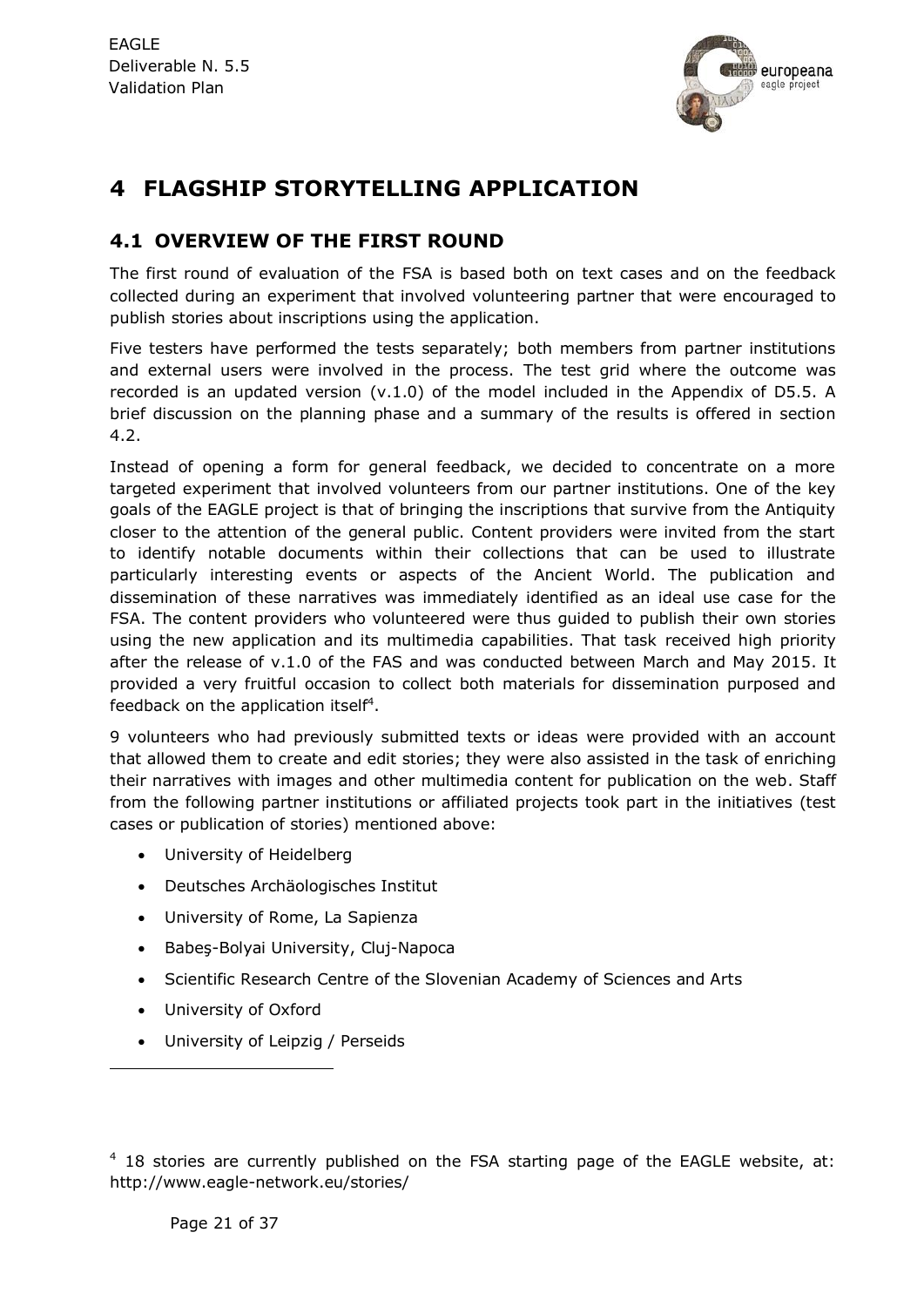

- British School of Rome
- University of Bari

#### **4.2 THE TESTS**

#### <span id="page-21-0"></span>**4.2.1 Planning and execution of the test cases**

The choice to develop the FSA as a plugin for WordPress (which is discussed and documented in D5.4.1) had considerable impact on the first round of evaluation. First of all, the timing of the first release had to be changed from the recommendations of the D5.1 for the reasons discussed in D5.4.1. While the app was released to the public in February 2015, the implementation of some functionality prioritized as "high" had to be postponed to an intermediate release or directly to version 2.0. This, in particular, involves the functionality to search and add content from special repositories to the stories. The tests related to those functions (ST8.0, ST8.1, ST8.2) were still maintained in their original format in the grid used by the testers, in spite of the fact that their infelicitous outcome was known from the outset. This decision was taken in order to include the missing functionality in the list of open issues, so that they can be assigned to the milestone calendar of version 2.0.

Other test cases have become irrelevant given the design choices illustrated in D5.4.1. This was, for example, the case with the former ST7.1 in D5.5, which was based on the workflow to format parts of the text as section headers. Since this functionality is now abandoned (and section header can be formatted using other commands, e.g. formatting a string in bold typeface as in the current ST7.1, former ST7.2), we eliminated the test case.

[Table 9](#page-36-0) in Section [6.3](#page-34-0) of the Appendix lists the final version (v.1.0) of the test cases that were used by the testers to report their results.

#### **4.2.2 Results**

[Table 5](#page-22-0) reports a synthetic overview of the test results.

| Test Case Tester 1 Tester 2 Tester 3 Tester 4 Tester 5 |    |    |    |    |    |
|--------------------------------------------------------|----|----|----|----|----|
| ST <sub>1.0</sub>                                      | OK | OK | OK | OK | OK |
| ST <sub>1.1</sub>                                      | OK | OK | OK | OK | OK |
| ST <sub>1.2</sub>                                      | OK | OK | OK | OK | OK |
| ST3.0                                                  | W  | OK | F  | W  | OK |
| ST4.0                                                  | OK | W  | OK | OK | OK |
| ST5.0                                                  | OK | OK | W  | OK | OK |
| ST6.0                                                  | OK | OK | OK | OK | OK |
| ST7.0                                                  | OK | OK | OK | OK | OK |
| ST7.1                                                  | ОK | OK | OK | OK | OK |
| ST8.0                                                  | F  | F  | F  | F  | F  |
| ST8.1                                                  | F  | F  | F  | F  | F  |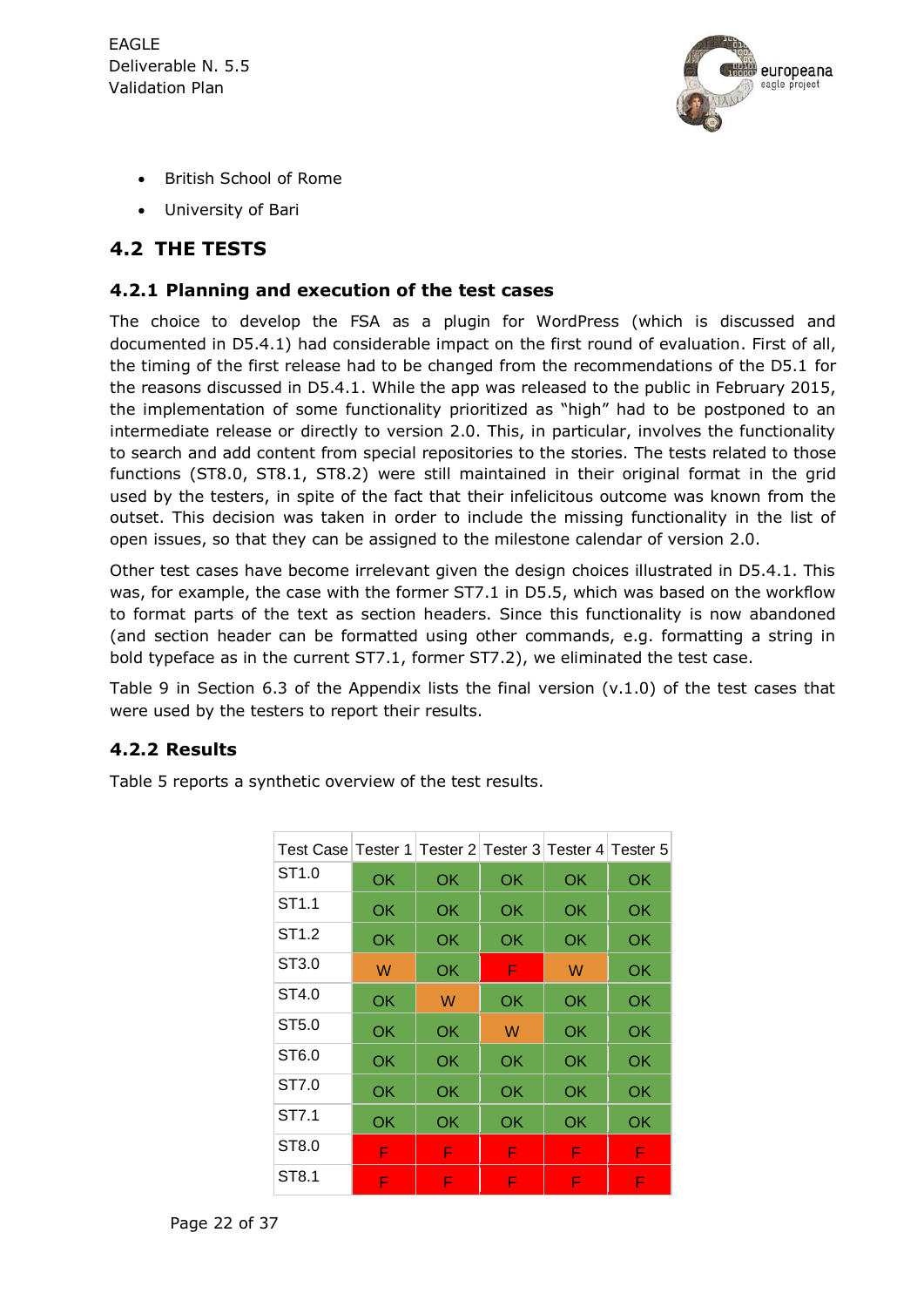

| ST8.2              | F  | F  | F  | F  | F  |
|--------------------|----|----|----|----|----|
| ST9.0              | W  | OK | OK | OK | OK |
| ST <sub>10.0</sub> | W  | F  | OK | F  | W  |
| ST <sub>11.0</sub> | OK | OK | OK | OK | OK |
| ST <sub>12.0</sub> | OK | OK | OK | OK | OK |
| ST <sub>12.1</sub> | OK | OK | OK | ΟK | OK |

*Table 5: Test case results: overview. Results: OK = OK; W = Warning; F = Failed*

<span id="page-22-0"></span>As a plugin of the general WordPress installation, the FSA **account management** process is flawlessly integrated within the overall EAGLE architecture. Users with registered account for the EAGLE portal are enabled to access the story editor as well. At the same time, only those users that are in possess of the appropriate credentials are able to create, edit and publish stories. Logout (ST3.0) is also unproblematic; however, the fact that the users are taken back to the login interface after logout and that there is no direct way to be redirected quickly to the main storytelling page has disoriented some of the testers (hence the few "failed" or "warning" statuses on ST3.0 and ST10.0).

The integration within the WordPress editor also ensures that the process of **publication**, and management of the different editorial stages (draft visible only to authors and administrators, publishing, withdrawal from publication, deletion) is seamless. Authors can manage their stories and decide to withdraw them from publication or delete them as they like, in accordance with the requirements of D5.1.

As it is to be expected, the biggest challenge remains the core functionality of searching and integrating epigraphical or epigraphy-related content into the texts. At the moment, no interface to browse the collections indicated in the functional requirements and in the preliminary use cases have been provided to the users.

#### **4.2.3 List of identified issues**

After reviewing the outcome of the test cases and the feedback we received, the validation team agreed to summarize the open issues to the list that is reported in [Table 6.](#page-22-1)

<span id="page-22-1"></span>

| ID.    | <b>Description</b>                                                                                                   | <b>Status</b> | <b>Notes</b> |
|--------|----------------------------------------------------------------------------------------------------------------------|---------------|--------------|
| fsa1.0 | The functionality to search and include content  <br>from the EAGLE collection is missing                            | Confirmed     |              |
| fsa2.0 | The functionality to search and include content<br>from the external repositories (see D5.1 and<br>STE08) is missing | Confirmed     |              |

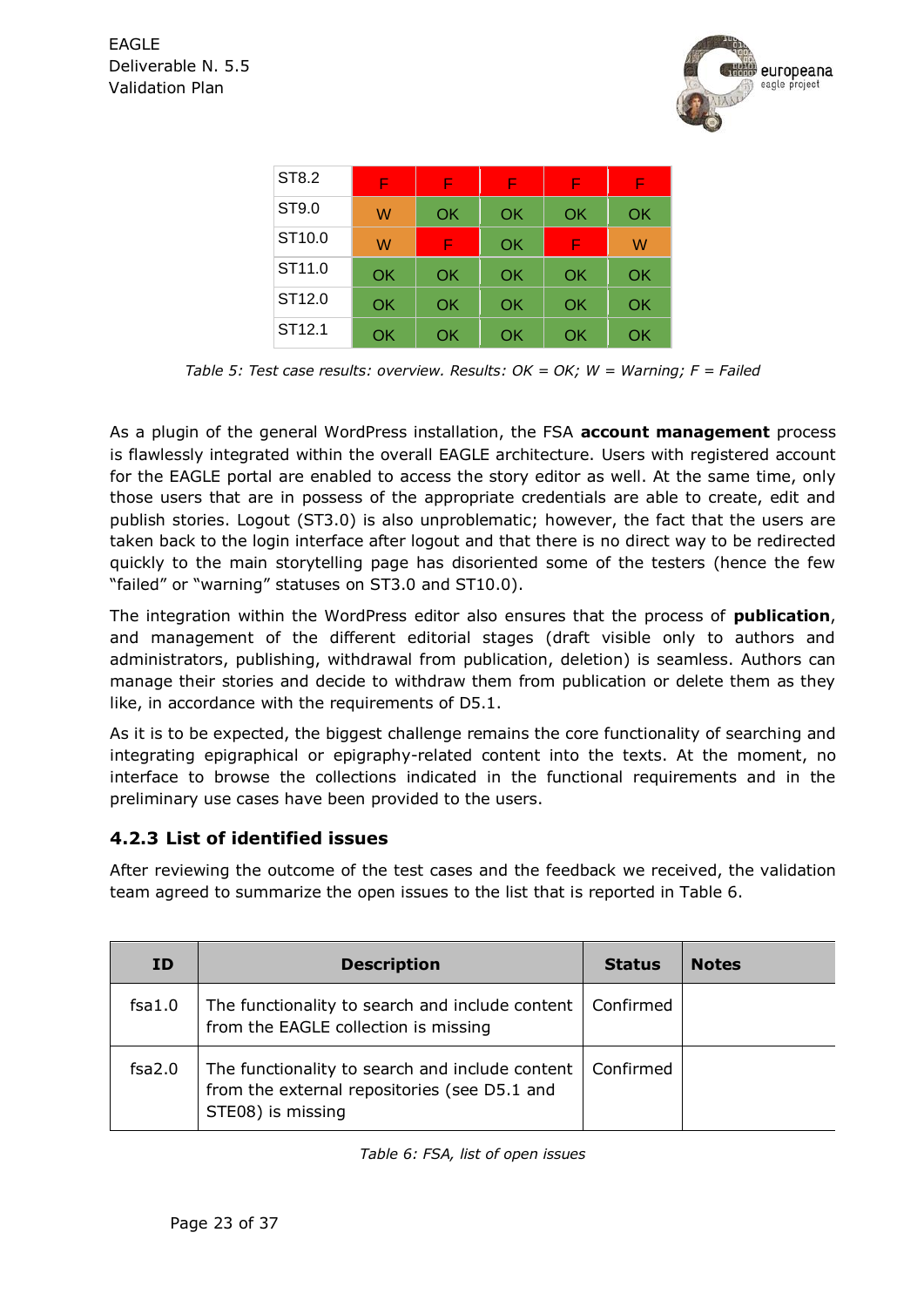

#### **4.3 ACTION PLAN**

In view of the coming milestone of v.2.0 highest priority is given to the implementation of a search plugin for content related to epigraphy. This plugin, that will be integrated (as the test cases of v.1.0 suggest) into the media library and launched with the "Add media" button of the TinyMCE editor of WordPress, will be the key feature of the new release.

Given the positive results of ST1.0, 1.1, 1.2 and ST3.0 and the fact that the account management is shared by the portal and the FSA, login/logout tests will not be repeated in the next round. However, one aspect that remains to be solved is the creation of a special "storytelling author" profile, distinct from the general role "author" credited for the whole WordPress installation of the EAGLE portal. This new role will be perfected for v.2.0 and duly texted in the next round.

The application will be presented (with the new features to be included in v.2.0) during the Sixth EAGLE International Event in Bari on September 24<sup>th</sup> and 25<sup>th</sup> 2015.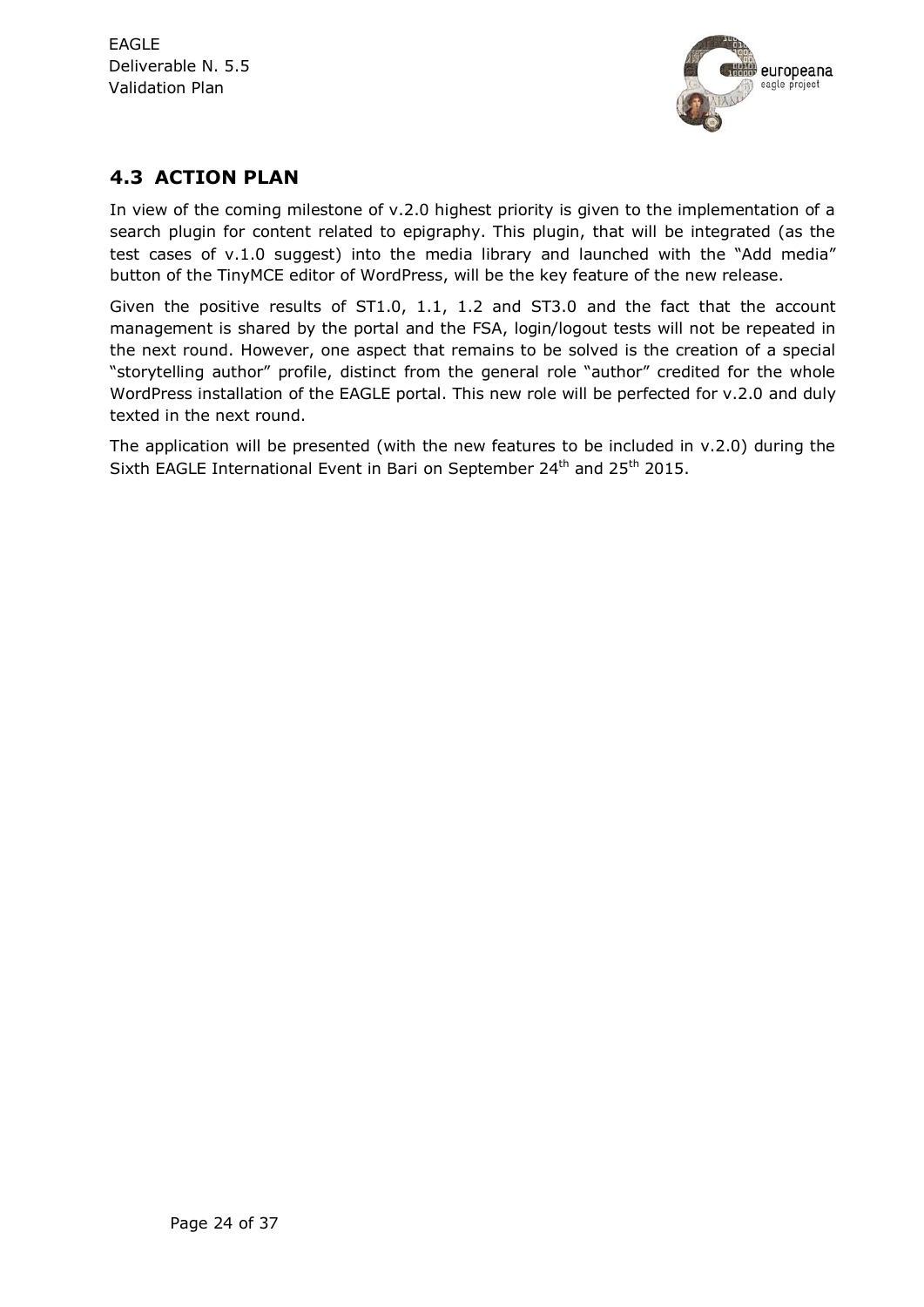

## **5 REFERENCES**

[**D5.1**] F. Mambrini. EAGLE portal and services requirements and specifications. EAGLE Deliverable 5.1. Available online at:

[http://www.eagle-network.eu/wp-content/uploads/2013/06/EAGLE\\_D5.1\\_-Portal-and](http://www.eagle-network.eu/wp-content/uploads/2013/06/EAGLE_D5.1_-Portal-and-services-requirements-and-specifications.pdf)[services-requirements-and-specifications.pdf](http://www.eagle-network.eu/wp-content/uploads/2013/06/EAGLE_D5.1_-Portal-and-services-requirements-and-specifications.pdf)

[**D5.2**] C. Prandoni, N. Alfarano, V. Casarosa. EAGLE Portal. EAGLE Deliverable 5.2. Available online at:

[http://www.eagle-network.eu/wp-content/uploads/2013/06/EAGLE\\_D5.2\\_EAGLE-](http://www.eagle-network.eu/wp-content/uploads/2013/06/EAGLE_D5.2_EAGLE-Portal_v1.0.pdf)[Portal\\_v1.0.pdf](http://www.eagle-network.eu/wp-content/uploads/2013/06/EAGLE_D5.2_EAGLE-Portal_v1.0.pdf)

[**D5.3.1**] X. Martin. First Release of the Flagship Mobile Application and SDK. EAGLE Deliverable 5.3.1. Available online at:

[http://www.eagle-network.eu/wp-content/uploads/2013/06/EAGLE\\_D5.3.1\\_First-release-of](http://www.eagle-network.eu/wp-content/uploads/2013/06/EAGLE_D5.3.1_First-release-of-the-flagship-mobile-application-and-SDK_v1.0.pdf)[the-flagship-mobile-application-and-SDK\\_v1.0.pdf](http://www.eagle-network.eu/wp-content/uploads/2013/06/EAGLE_D5.3.1_First-release-of-the-flagship-mobile-application-and-SDK_v1.0.pdf)

[**D5.4.1**] W. Schmidle, F. Mambrini. The EAGLE Flagship Storytelling Application. EAGLE Deliverable 5.4.1. Available online at:

[http://www.eagle-network.eu/wp-content/uploads/2013/06/EAGLE\\_D5.4.1\\_The-EAGLE-](http://www.eagle-network.eu/wp-content/uploads/2013/06/EAGLE_D5.4.1_The-EAGLE-Flagship-Storytelling-Application_V1_0.pdf)[Flagship-Storytelling-Application\\_V1\\_0.pdf](http://www.eagle-network.eu/wp-content/uploads/2013/06/EAGLE_D5.4.1_The-EAGLE-Flagship-Storytelling-Application_V1_0.pdf)

[**D5.5**] F. Mambrini. Validation Plan. EAGLE Deliverable 5.5. Available online at:

[http://www.eagle-network.eu/wp-content/uploads/2013/06/EAGLE\\_D5.5\\_Validation-](http://www.eagle-network.eu/wp-content/uploads/2013/06/EAGLE_D5.5_Validation-Plan_v1.0.pdf)[Plan\\_v1.0.pdf](http://www.eagle-network.eu/wp-content/uploads/2013/06/EAGLE_D5.5_Validation-Plan_v1.0.pdf)

[Krug 2005] S. Krug. 2005. *Don't Make Me Think. A common sense approach to web usability.* Second Edition. Berkeley: New Riders.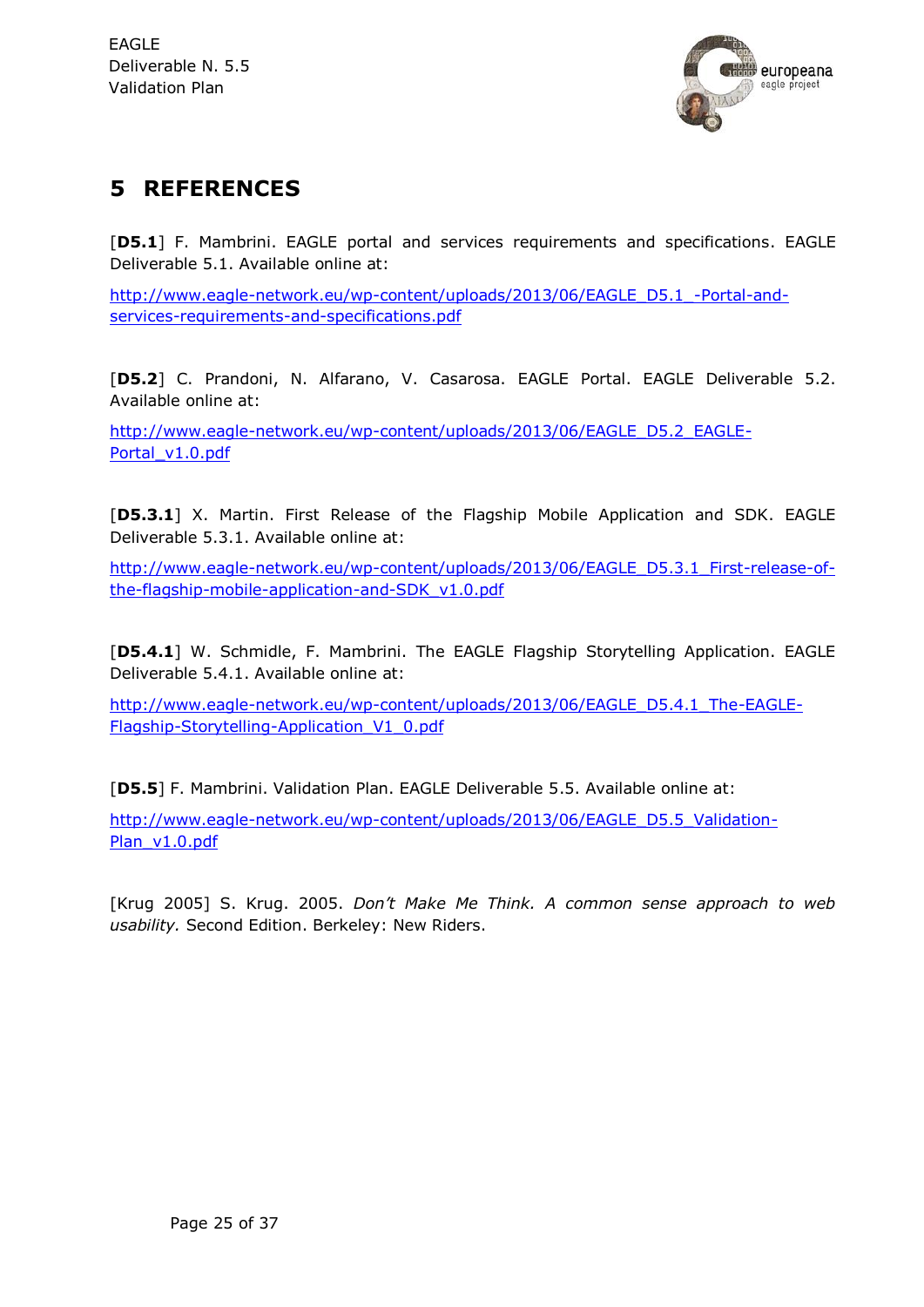

## **6 APPENDIX – LIST OF THE TEST CASES**

In this Appendix we list all the test cases that were diffused to the testers. The following tables reflected the latest version that was used by testers to report their results. All the discussion of the previous sessions is based on the following version of the test cases.

For the ease of the readers only the most relevant properties of the grid are reported (in particular the id of the parent test cases have been omitted).

#### <span id="page-25-0"></span>**6.1 TEST CASES FOR THE ISE**

| ID                | <b>Name</b>                                                     | <b>Steps</b>                                                                                                                                                                                          | <b>Expected outcome</b>                                                                                                                                                                             |
|-------------------|-----------------------------------------------------------------|-------------------------------------------------------------------------------------------------------------------------------------------------------------------------------------------------------|-----------------------------------------------------------------------------------------------------------------------------------------------------------------------------------------------------|
| PT <sub>1.0</sub> | Create<br>account                                               | - Users must not be logged in<br>- click on the "create account" link<br>- fill in the requested values for Email,<br><b>Username and Password</b><br>- click on the "create an account" button       | A new account for the user is<br>successfully created. The user<br>will receive a confirmation                                                                                                      |
| PT1.1             | Create<br>account<br>(blank values)                             | - Users must not be logged in<br>- click on the "create account" link<br>- leave all values for Email, Username<br>and Password blank (no text inserted)<br>- click on the "create an account" button | No account is created. An error<br>message is shown                                                                                                                                                 |
| PT2.0             | Sign in into<br>personal<br>account                             | Sign in into personal account (Advanced<br>search page)                                                                                                                                               | - Start from the Advanced<br>Search page on the EAGLE<br>portal<br>- fill in the credential used to<br>login in the EAGLE reserved<br>area (known to the partners)<br>- click on the "Login" button |
| PT2.1             | Sign in into<br>personal<br>account<br>(invalid<br>credentials) | Sign in into personal account (<br>Advanced search page; invalid<br>credentials)                                                                                                                      | - Start from the Advanced<br>Search page on the EAGLE<br>portal<br>- fill in "test", "test" in the<br>Username and Password field<br>of the "Login" menu<br>- click on the "Login" button           |
| PT2.2             | Sign in into<br>personal<br>account<br>(blank<br>credentials)   | Sign in into personal account (Advanced<br>search page; blank credentials)                                                                                                                            | - start from the Advanced<br>Search page on the EAGLE<br>portal<br>- leave the Username and<br>Password field of the "Login"<br>menu blank (no text inserted)<br>- click on the "Login" button      |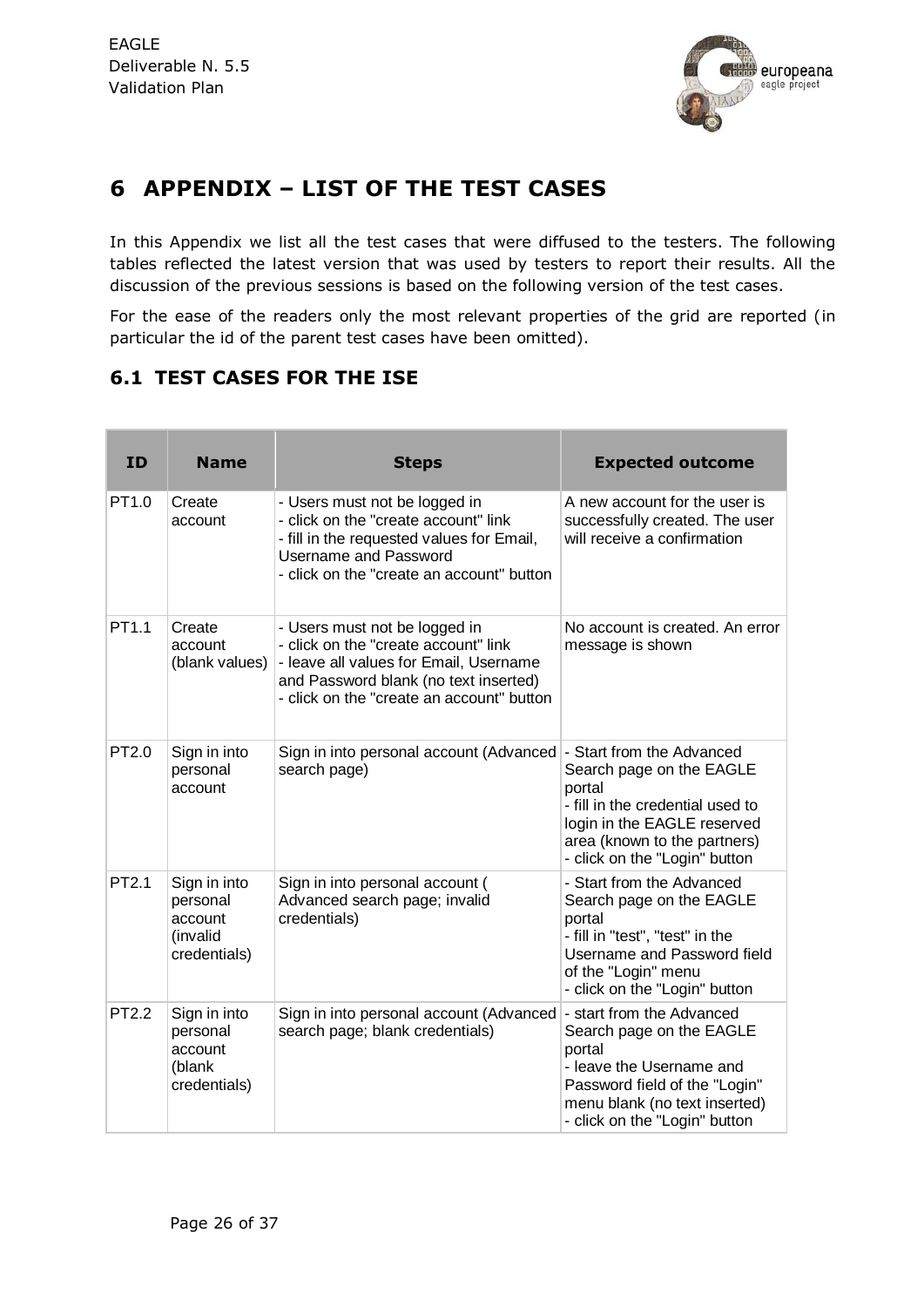

| PT3.0        | Sign out                                     | - Users must be signed in<br>- select the "Logout" option                                                                                                                                  | The user should land on the<br>same page she started from;<br>the menu to login becomes<br>available again                                                                                                                                                                                                                                                                                                           |
|--------------|----------------------------------------------|--------------------------------------------------------------------------------------------------------------------------------------------------------------------------------------------|----------------------------------------------------------------------------------------------------------------------------------------------------------------------------------------------------------------------------------------------------------------------------------------------------------------------------------------------------------------------------------------------------------------------|
| PT4.0        | Basic search:<br>search the<br>word "consul" | - Access the "Basic Search" page<br>- enter the string "consul" in the text field                                                                                                          | Return all the inscriptions that<br>contain the word in the text and<br>in all the other metadata; the<br>output should be a result list,<br>with the results split in pages,<br>with the following columns:<br>Trismegistos ID, Text, Ancient<br>find spot (region), Date,<br>Number of instances. The<br>results returned belong to the<br>type "artefacts" in the EAGLE<br>conceptual model (see Manual,<br>p. 3) |
| PT4.1        | Basic search:<br>search empty<br>string      | - Access the "Basic Search" page<br>- enter no text in the search field<br>- hit the "Search" button                                                                                       | Return all the inscriptions in the<br>collections; results should be<br>formatted as in PT4.0                                                                                                                                                                                                                                                                                                                        |
| <b>PT4.2</b> | Basic search:<br>use boolean                 | - Access the "Basic Search" page<br>- enter "Volumnio OR Mario" in the text<br>field<br>- hit the "Search" button                                                                          | Return all the inscriptions that<br>contains either "Volumnio" or<br>"Mario" in the text or in the<br>other metadata; results should<br>be formatted as in PT4.0                                                                                                                                                                                                                                                     |
| PT4.3        | Basic search:<br>enter text in<br>Greek      | - Access the "Basic Search" page<br>- enter the search string "Αὐρήλιος"<br>- hit the "Search" button                                                                                      | Inscriptions containing the word<br>Αὐρήλιος (in Greek alphabet)<br>will be returned                                                                                                                                                                                                                                                                                                                                 |
| PT4.4        | Basic search:<br>search<br>images            | - Access the "Basic Search" page<br>- enter the search string "filia"<br>- hit the "Search" button<br>- in the first result page, select the tab<br>"Images" on the top of the result list | The full-text query is performed<br>on the images of the EAGLE<br>collection; a list of images<br>containing the string "filia" in<br>their metadata is returned; for<br>each record, the information<br>specified in the Manual (p. 6) is<br>given                                                                                                                                                                  |
| PT4.5        | Basic search:<br>search texts                | - Access the "Basic Search" page<br>- enter the search string "filia"<br>- hit the "Search" button<br>- in the first result page, select the tab<br>"Texts" on the top of the result list  | The full-text query is performed<br>on the objects of the EAGLE<br>collection belonging to the<br>category "Text"; a list of texts<br>containing the string "filia" in<br>their metadata is returned; for<br>each record, the information<br>specified in the Manual (p. 5) is<br>given                                                                                                                              |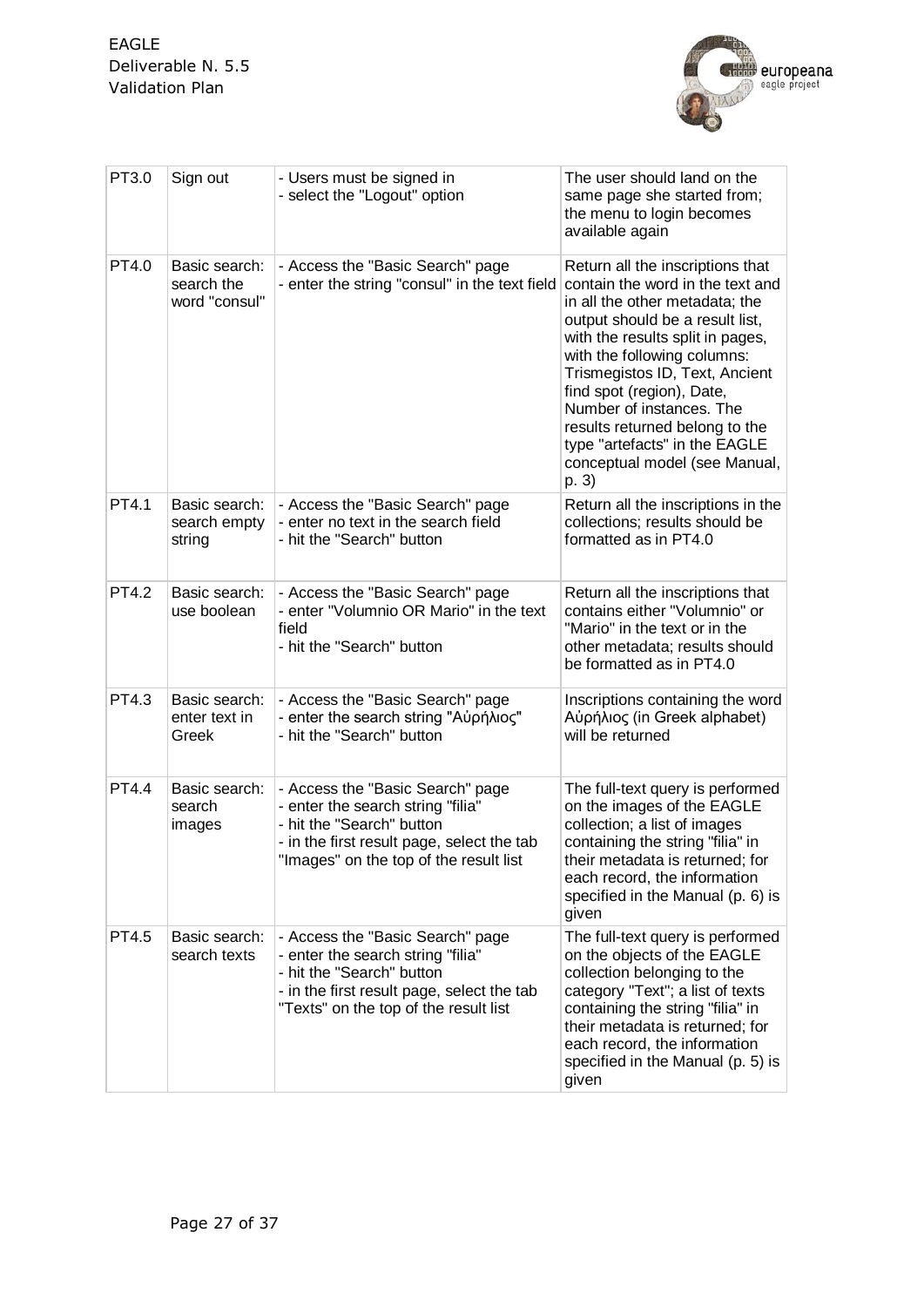

| PT5.0 | Advanced<br>search:<br>search all the<br>honorary<br>inscriptions<br>containing the<br>word "filia" | - Access the "Advanced Search" page<br>- enter "filia" in the field "text of the<br>inscription"<br>- Select "honorific inscription" in the<br>menu<br>"type of inscription"                                             | Return all the inscriptions with<br>"filia" (also with diacritics: e.g.<br>f(ilia)) in the text and "honorific<br>inscription" (or related terms in<br>the controlled vocabularies: e.g.<br>"ehreninschrift") as type of<br>inscription; results should be<br>formatted as in PT4.0 |
|-------|-----------------------------------------------------------------------------------------------------|--------------------------------------------------------------------------------------------------------------------------------------------------------------------------------------------------------------------------|-------------------------------------------------------------------------------------------------------------------------------------------------------------------------------------------------------------------------------------------------------------------------------------|
| PT5.1 | Limit the<br>search to<br>inscriptions<br>with images<br>and/or<br>translations                     | - Access the "Advanced Search" page<br>- enter "filia" in the text field<br>- check the option to search only the<br>inscriptions with images<br>- check the option to search only the<br>inscriptions with translations | Only the inscription with<br>translations and images are<br>returned as results                                                                                                                                                                                                     |
| PT6.0 | Search with<br>and without<br>diacritics                                                            | - Access the "Basic Search" page<br>- enter "f(ilia)" in the search field                                                                                                                                                | Only the inscription with the<br>abbreviated form and critic<br>transcription employing the<br>parentheses, i.e. "f(ilia)", will be<br>returned; inscriptions with the<br>unabbreviated word "filia" must<br>not be included in the results                                         |
| PT6.1 | Search with<br>and without<br>diacritics<br>(Advanced<br>Search)                                    | - Access the "Advanced Search" page<br>- enter "f(ilia)" in the field "text of the<br>inscription"                                                                                                                       | Same as PT6.0                                                                                                                                                                                                                                                                       |
| PT6.2 | Search with<br>and without<br>diacritics:<br>Greek                                                  | - Access the "Basic Search" page<br>- enter Αυρηλιος in the search field                                                                                                                                                 | Both the inscriptions without<br>diacritics (i.e. Αυρηλιος) and<br>with diacritics (e.g. Αὐρήλιος)<br>should be returned                                                                                                                                                            |
| PT7.0 | Access<br>detailed<br>record                                                                        | - Go to "Basic Search" page<br>- enter "filia" in the text field<br>- click on the first result in the returned<br>list                                                                                                  | Users are directed to a page<br>displaying a series of tab<br>(minimum one), one for each of<br>the instances of the same<br>inscriptions available in the<br>collection. Each tab shall<br>contain the field listed in PSE<br>16 (title, TM ID, thumbnail, etc.)                   |
| PT7.1 | Access the<br>record in the<br>original page<br>of the CP from list<br>the detailed<br>view         | - Perform a query using the simple or<br>advanced interface<br>- click on the first result in the returned<br>- in the detailed record view, click on the<br>link to see the record in the original<br>content provider  | Users are redirected to the<br>website of the original content<br>provider of the retrieved record,<br>landing on the page dedicated<br>to this specific inscription                                                                                                                |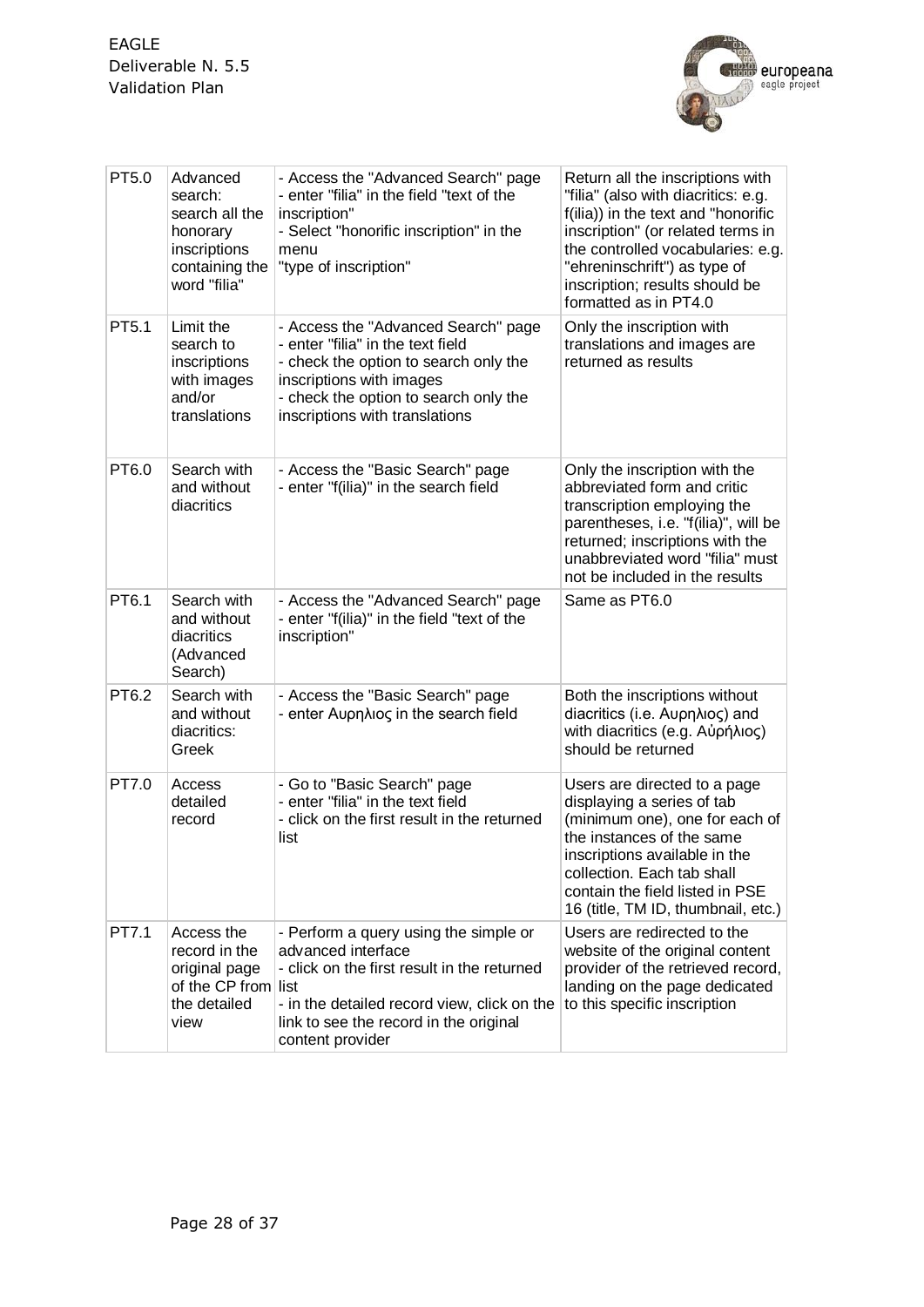

| <b>PT7.2</b>     | Access<br>detailed<br>record<br>(multiple<br>instances)                                         | - Go to "Advanced Search"<br>- enter "Narsis" in the text and select<br>"sepulcralis" from the menu "Inscription<br>type"<br>- select the first result in the list (TM ID $=$<br>202554)<br>- in the record page, click to switch tab<br>and visualize the record from another<br>content provider | For the same inscription (with<br>the same TM ID), one single<br>record is returned in the result<br>list, but at least two tabs are<br>available in the detailed view,<br>each for every content provider<br>that has a record on the<br>inscription. By clicking on the<br>tab, users switch between the<br>records |
|------------------|-------------------------------------------------------------------------------------------------|----------------------------------------------------------------------------------------------------------------------------------------------------------------------------------------------------------------------------------------------------------------------------------------------------|-----------------------------------------------------------------------------------------------------------------------------------------------------------------------------------------------------------------------------------------------------------------------------------------------------------------------|
| $PT7.2.1$ Access | detailed<br>record<br>(multiple<br>instances, all<br>matching the<br>same query<br>constraints) | - Go to "Advanced Search"<br>- enter "Narsis" in the text<br>- select the first result in the list (TM ID $=$<br>202554)<br>- in the record page, click to switch tab<br>and visualize the record from another<br>content provider                                                                 | For the same inscription (with<br>the same TM ID), one single<br>record is returned in the result<br>list, but at least two tabs are<br>available in the detailed view,<br>each for every content provider<br>that has a record on the<br>inscription. By clicking on the<br>tab, users switch between the<br>records |
| PT7.3            | Return to the<br>result list<br>(from the<br>detailed<br>record view)                           | $-$ same as $7.0$<br>- click the button "Back to result list"                                                                                                                                                                                                                                      | Users are brought back to the<br>page with the result list                                                                                                                                                                                                                                                            |
| PT8.0            | Refine search<br>with faceted<br>categories                                                     | - search for "filia" in the "Simple Search"<br>page<br>- in the result list, select Material facet<br>from the category list<br>- select "Marmor"                                                                                                                                                  | The records containing the<br>word "filia" and with material =<br>'marmor' (or related terms in<br>the vocabulary: e.g. "marble")<br>are returned to the users; the<br>number of the results returned<br>corresponds to the number<br>reported in parentheses for the<br>value "marmor" in the material<br>facet      |
| PT9.0            | Search with<br>image<br>(default:<br>similarity<br>search)                                      | - access the image search interface<br>- upload a picture of an inscription<br>- hit the "Search" button                                                                                                                                                                                           | A "similarity search" is<br>performed using the EAGLE<br>image recognition service. A list<br>οf<br>matching inscriptions ranked in<br>order of similarity with the<br>image used for<br>the search is returned to the<br>user                                                                                        |
| PT9.1            | Search with<br>image (exact<br>match)                                                           | - access the image search interface<br>- upload a picture of an inscription<br>- select the "exact match" option<br>- hit the "Search" button                                                                                                                                                      | An "exact match" search is<br>performed using the EAGLE<br>image recognition service.<br>Either either the matching<br>inscription<br>or an "image not found" error is<br>returned to the user                                                                                                                        |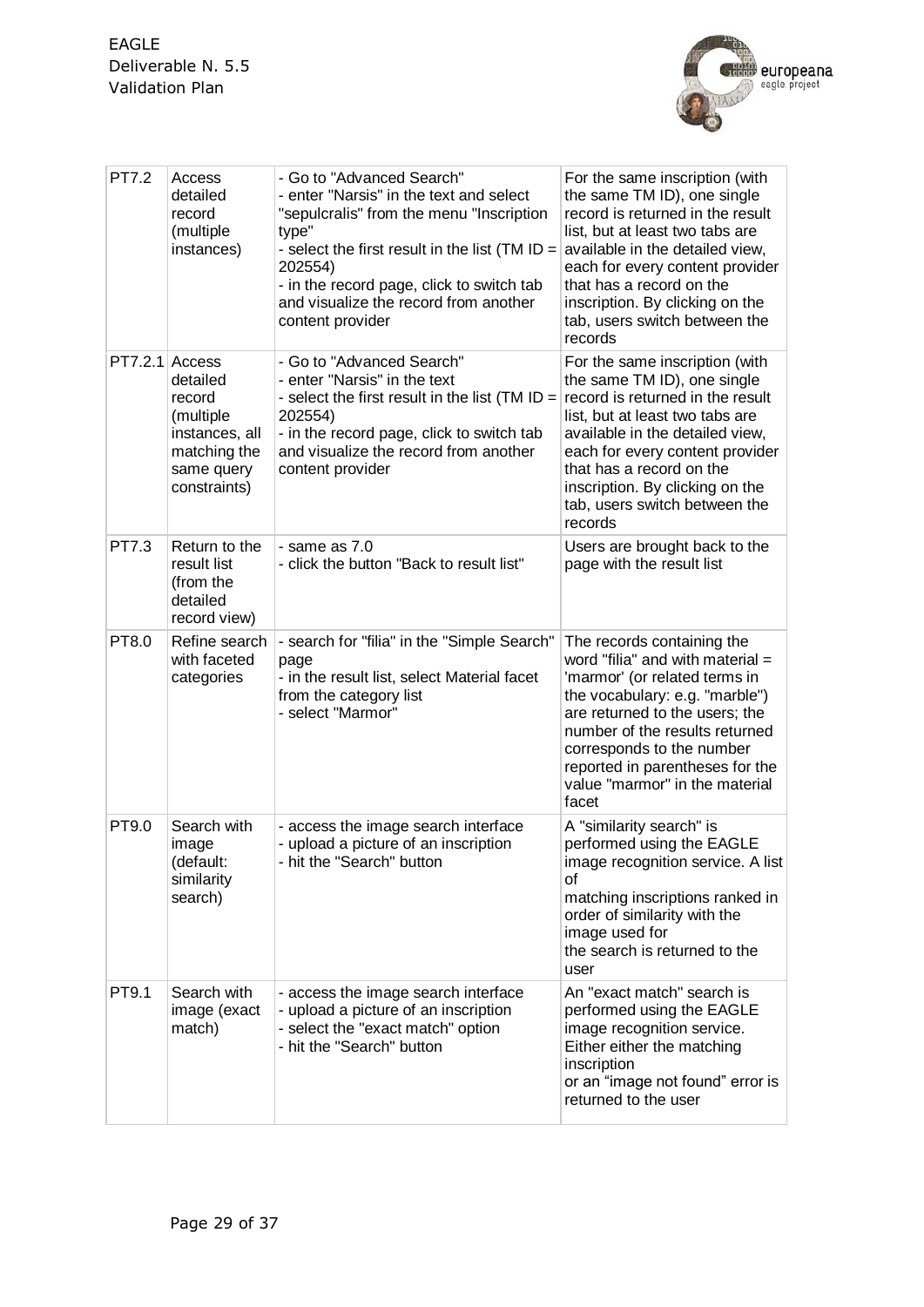

| PT10.0             | Save query<br>results                    | - Login using the the credential used to<br>access the EAGLE reserved area<br>(known to the partners)<br>- search for "filia" in the "Simple Search"<br>page<br>- in the result list, select the option to<br>save query results                                                                                                                                       | The result list is saved in the<br>personal space of the<br>registered usered and can be<br>accessed in the "Archives" area                     |
|--------------------|------------------------------------------|------------------------------------------------------------------------------------------------------------------------------------------------------------------------------------------------------------------------------------------------------------------------------------------------------------------------------------------------------------------------|-------------------------------------------------------------------------------------------------------------------------------------------------|
| PT <sub>10.1</sub> | Save query<br>results (not<br>logged in) | - Make sure you are not logged in as a<br>register user (click "logout" if necessary)<br>- search for "filia" in the "Simple Search"<br>page<br>- in the result list, select the option to<br>save query results                                                                                                                                                       | The results are not saved. A<br>message error, warning that the<br>user must be logged in in order<br>to save items, is returned to the<br>user |
| PT11.0             | Save single<br>items                     | - Users must be signed in<br>- search for "filia" in the "Simple Search"<br>page<br>- in the result list, select the first item to<br>access the detailed view<br>- select the option to save the current<br>item                                                                                                                                                      | The inscription is saved in the<br>personal space of the<br>registered user ad can be<br>accessed in the "Archives" area                        |
| PT11.1             | Access single<br>item                    | - Users must be signed in<br>- perform a query using the simple or<br>advanced search<br>- select one item returned<br>- save the item (see PT11.0)<br>- access the personal space selecting<br>the "Archives" option, then "Single<br>Items"<br>- select the item just saved and hit the<br>"View" button                                                             | The saved item is loaded in the<br>same view as in PT7.0                                                                                        |
| PT12.0             | to single<br>records                     | Add/edit notes   - Users must be signed in<br>- perform a query using the simple or<br>advanced search<br>- select one item returned<br>- save the item (see PT11.0)<br>- access the personal space selecting<br>the "Archives" option, then "Single<br>ltems"<br>- select the item just saved and hit the<br>"Edit" button<br>- insert some text in the field "Notes" | The note on the saved item is<br>saved and it is stored for the<br>users; it will not be visible by<br>other users or unregistered<br>users     |
|                    | PT13.0 Delete single<br>record           | - Users must be signed in<br>- perform a query using the simple or<br>advanced search<br>- select one item returned<br>- save the item (see PT11.0)<br>- access the personal space selecting<br>the "Archives" option<br>- select the item just saved and hit the<br>"Delete" button                                                                                   | The single record is delete from<br>the personal space and is no<br>longer accessible to the<br>registered user                                 |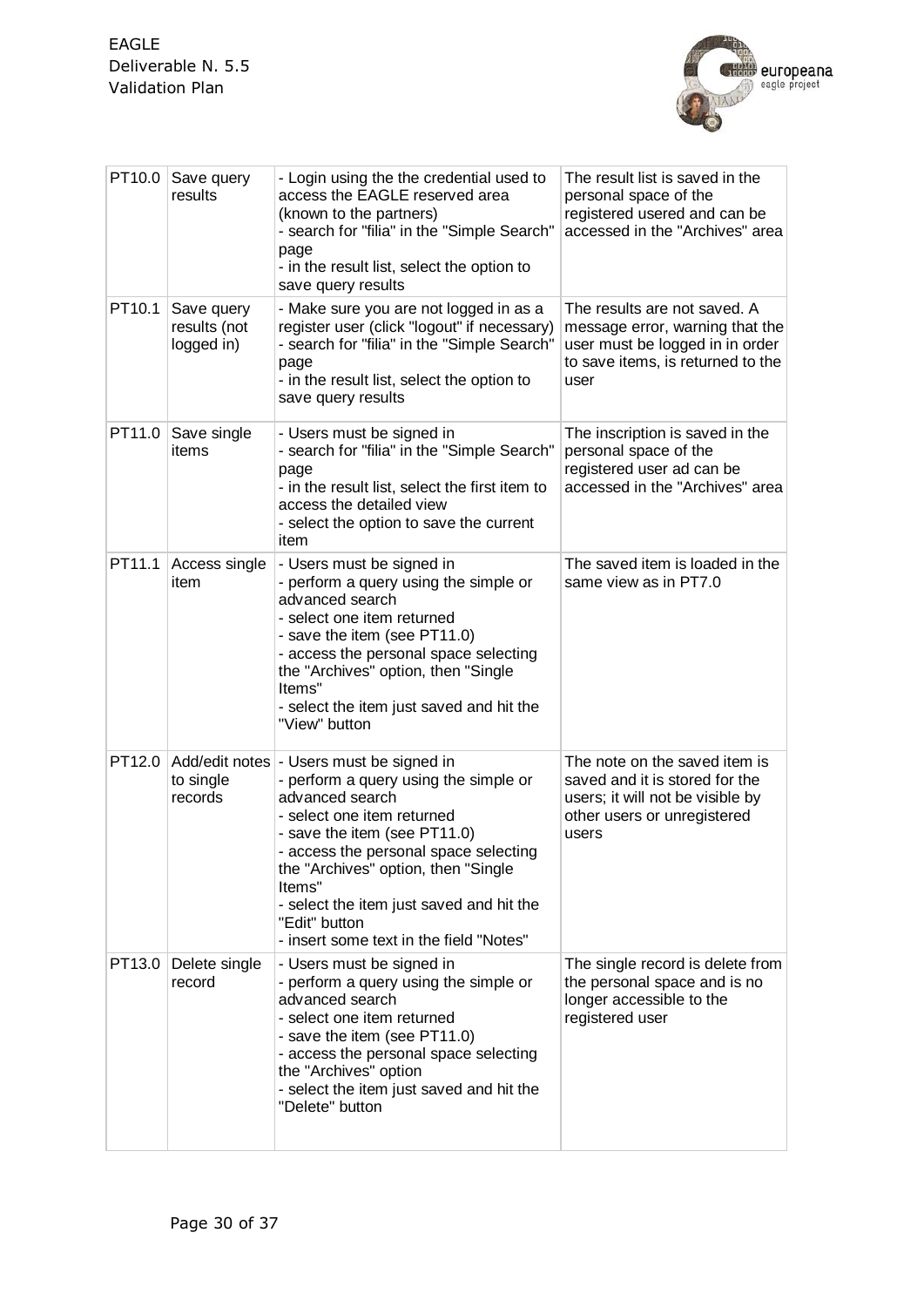

| PT13.1 Delete result<br>list | - Users must be signed in<br>- perform a query using the simple or<br>advanced search<br>- save the query (see PT10.0)<br>- access the personal space selecting<br>the "Archives" option<br>- select the query result just saved<br>- hit the "Delete" button | The query result list is delete<br>from the personal space and is<br>no longer accessible to the<br>registered user |
|------------------------------|---------------------------------------------------------------------------------------------------------------------------------------------------------------------------------------------------------------------------------------------------------------|---------------------------------------------------------------------------------------------------------------------|
|                              |                                                                                                                                                                                                                                                               |                                                                                                                     |

*Table 7: ISE Test cases, based on v. 1.1*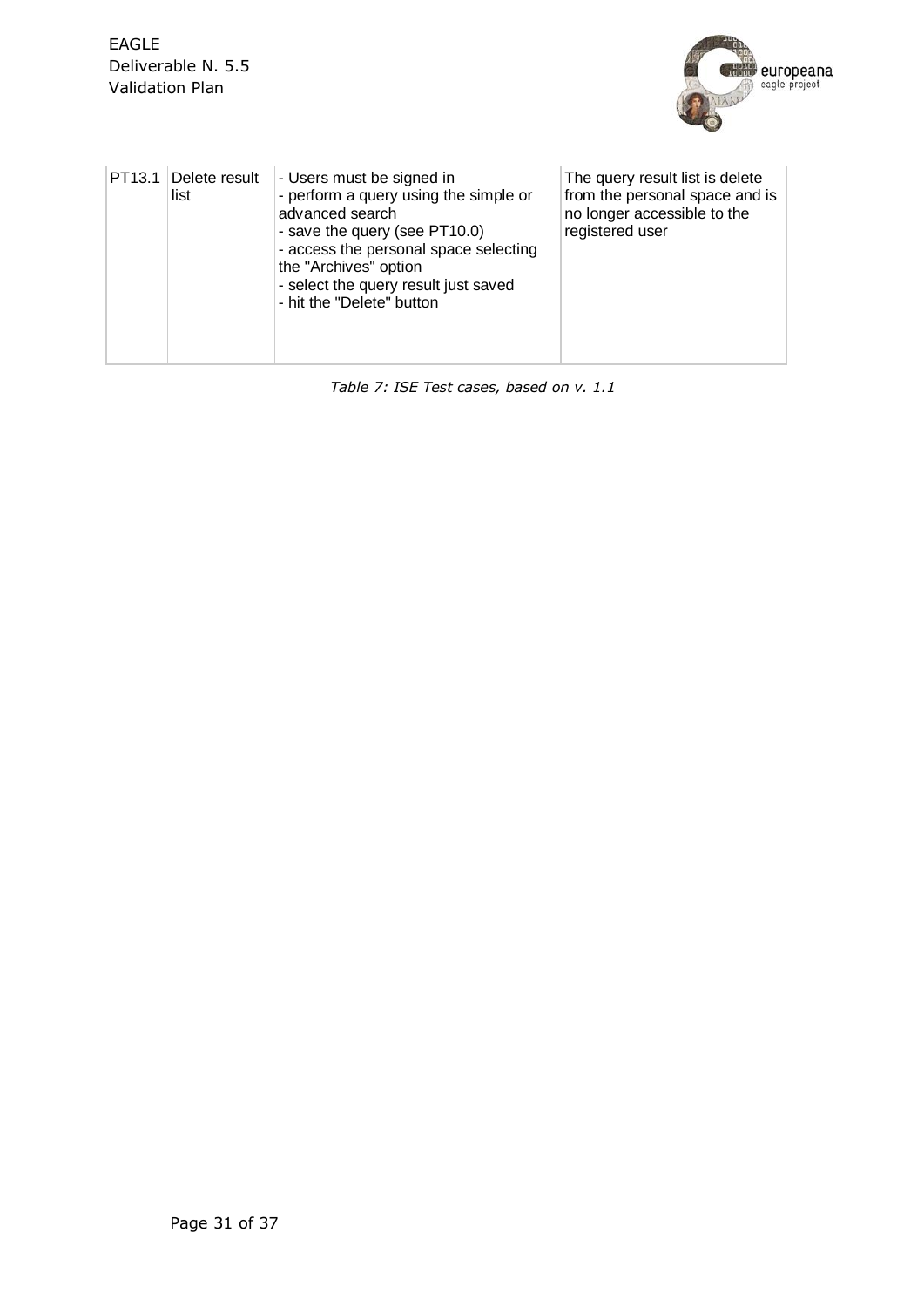the contract of the con-



### <span id="page-31-0"></span>**6.2 TEST CASES FOR THE FMA**

| <b>ID</b> | <b>Name</b>                                                             | <b>Steps</b>                                                                                                                                                                                                                                                                                                                                                                               | <b>Expected outcome</b>                                                                                                                                              |
|-----------|-------------------------------------------------------------------------|--------------------------------------------------------------------------------------------------------------------------------------------------------------------------------------------------------------------------------------------------------------------------------------------------------------------------------------------------------------------------------------------|----------------------------------------------------------------------------------------------------------------------------------------------------------------------|
| MT1.0     | Sign in into<br>personal<br>account                                     | - Start the FMA- access the<br>"Login"/"Logout" area (green icon, top-<br>right corner)<br>- fill in the credential used to login in the<br>EAGLE reserved area (known to the<br>partners)<br>- select "Login"                                                                                                                                                                             | The user is logged in                                                                                                                                                |
| MT1.1     | Sign in into<br>personal<br>account<br>(invalid<br>credentials)         | - Start the FMA- users must be logged<br>out (see MT3.0)<br>- access the "Login"/"Logout" area<br>- fill in "eagletest" "###" in the user<br>name and password<br>- select "Login"                                                                                                                                                                                                         | The user is not logged in. An<br>error message is displayed                                                                                                          |
| MT1.2     | Sign in into<br>personal<br>account<br>(blank<br>credentials)           | - Start the FMA<br>- access the "Login"/"Logout" area<br>- leave the Username and Password<br>field of the "Login" menu blank (no text<br>inserted)<br>- select "Login"                                                                                                                                                                                                                    | The user is not logged in. An<br>error message is displayed                                                                                                          |
| MT3.0     | Sign out                                                                | - Users must be signed in (see MT1.0)<br>- access the "Login"/"Logout" area<br>- select "Logout"                                                                                                                                                                                                                                                                                           | The user is signed out of her<br>personal account                                                                                                                    |
| MT4.0     | Perform a<br>similarity<br>search                                       | - Users must have a copy of a sample<br>image from the EAGLE collection (e.g.<br>from the img folder attached to the<br>email); the image can be printed<br>(preferred) or displayed on a computer<br>screen<br>- start the FMA<br>- go to Parameters menu (4th tab from<br>left) and select to perform a "Similarity<br>Search"<br>- use the FMA to take a picture of the<br>sample image | A list of inscriptions (ranked in<br>order of similarity to the searche<br>image and formatted per the<br>indications of MBE02) is<br>returned to the users          |
| MT4.1     | Similarity<br>search (no<br>image in the<br><b>EAGLE</b><br>collection) | - Start the FMA<br>- make sure that Similarity search is<br>recognizable selected (see MT4.0)<br>- point the camera away from the<br>sample image and towards any object<br>that does NOT depict an ancient<br>monument<br>- use the FMA to take the picture of the<br>selected area                                                                                                       | Either a list of "best guesses"<br>from the images in the EAGLE<br>collection or a warning message<br>that no relevant content was<br>found is returned to the users |
| MT5.0     |                                                                         | Exact match   - Users must have a copy of a sample<br>image (see MT4.0)<br>- start the FMA<br>- go to the Parameter menu (4th tab<br>from left) and select to perform an                                                                                                                                                                                                                   | The matching inscription is<br>returned to the users                                                                                                                 |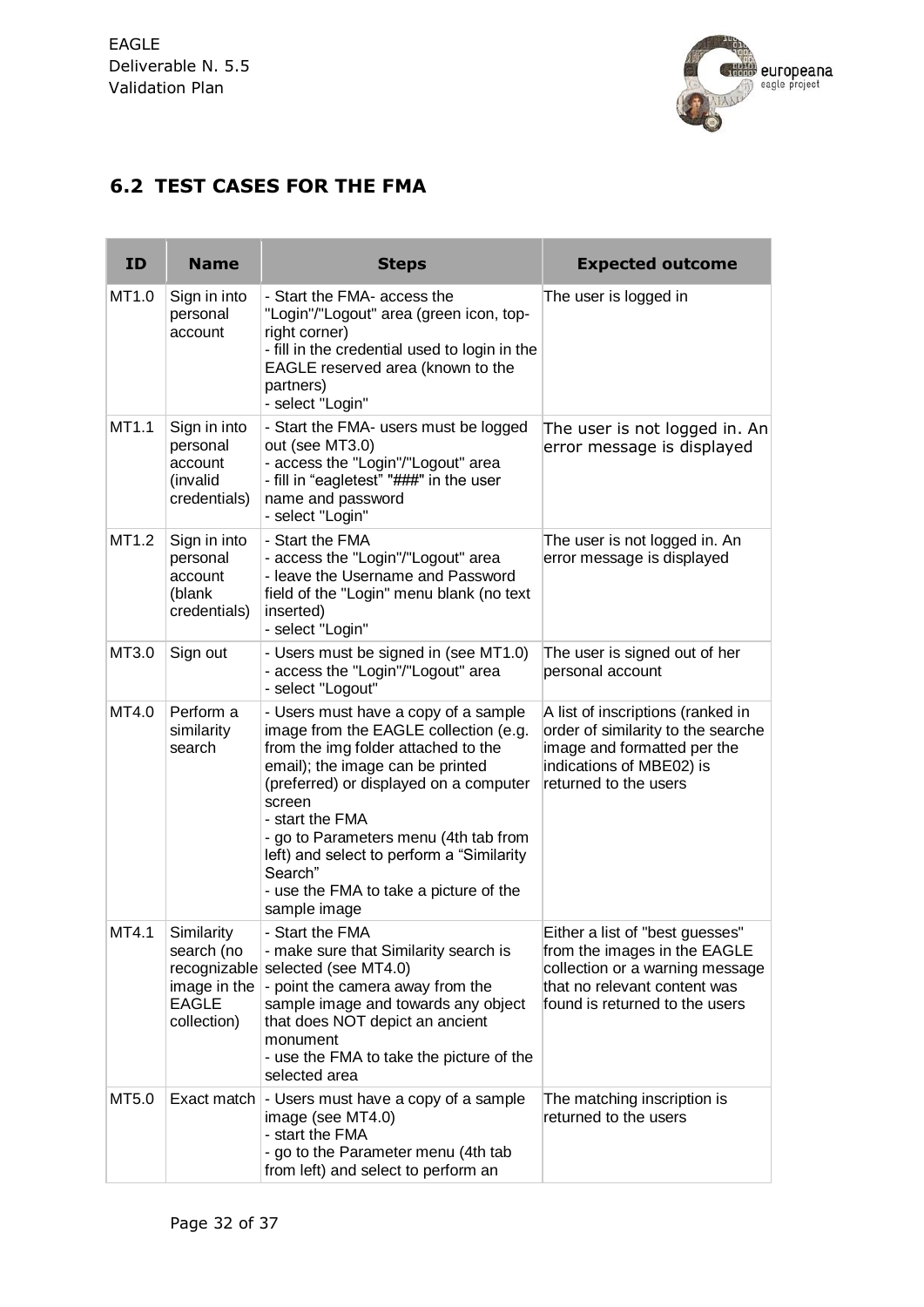

|       |                                                                       | "exact match"<br>- use the FMA to take a picture of the<br>image                                                                                                                                                                                                                                                                                                                                                              |                                                                                                                                                                                                                                                                   |
|-------|-----------------------------------------------------------------------|-------------------------------------------------------------------------------------------------------------------------------------------------------------------------------------------------------------------------------------------------------------------------------------------------------------------------------------------------------------------------------------------------------------------------------|-------------------------------------------------------------------------------------------------------------------------------------------------------------------------------------------------------------------------------------------------------------------|
| MT5.1 | Exact match<br>(no<br>image)                                          | - Start the FMA<br>- make sure "exact match" is selected<br>recognizable - point the camera away from the<br>sample image and towards any object<br>that does NOT depict an ancient<br>monument<br>- use the FMA to take the picture of the<br>selected area                                                                                                                                                                  | No result is returned; users<br>should see a warning message<br>that the requested image was<br>not found                                                                                                                                                         |
| MT5.2 | Similarity<br>search or<br>exact match<br>(no internet<br>connection) | - Disable the internet connectivity on<br>your device (e.g. activate "Airplane<br>mode")<br>- access the FMA<br>- select to perform either a "similarity<br>search" (see MT4.0) or an "exact<br>match"<br>- use the FMA to take a picture of the<br>sample image                                                                                                                                                              | No result is returned; a warning<br>message that internet<br>connection is needed in order to<br>search the EAGLE collection is<br>returned                                                                                                                       |
| MT6.0 | Access the<br>detailed<br>record from<br>the search<br>result list    | - Users must have a copy of a sample<br>image (see MT4.0)<br>- start the FMA<br>- select to perform a "similarity search"<br>- use the FMA to take a picture of the<br>sample image<br>- select the first item returned in the<br>result list                                                                                                                                                                                 | The image of the selected record<br>as well as other selected<br>information (title, transcription of<br>the text, type of inscription, type<br>of object, ancient find place<br>(region and city), present<br>location, date, content provider)<br>is visualized |
| MT7.0 | Access the<br>history of<br>the actions<br>performed                  | - Users must be logged in (see MT1.0)<br>- Start the FMA<br>- select the chronology tab from the<br>application menu                                                                                                                                                                                                                                                                                                          | A list of the actions performed by<br>the user (while logged in) is<br>returned, included new items<br>(pictures uploaded), queries and<br>records saved                                                                                                          |
| MT7.1 | Retrieve the<br>results from<br>the<br>chronology<br>of queries       | - Start the FMA<br>- select the chronology tab from the<br>application menu<br>- select the first item from the<br>chronology list                                                                                                                                                                                                                                                                                            | Either an item (as in MT6.0) or a<br>result list (as in MT4.0) is loaded                                                                                                                                                                                          |
| MT8.0 | Save an<br>item to user<br>area (exact<br>match)                      | - Users must have a copy of a sample<br>image (see MT4.0)<br>- users must be logged in their personal title entered by the user; the user<br>space<br>- start the FMA<br>- select to perform an "exact match"<br>- use the FMA to take a picture of the<br>sample image<br>- once the result is returned, select the<br>option to Save Item<br>- add a Title (mandatory) and Comment<br>(optional)<br>- go to the History tab | The EAGLE item is saved in the<br>user area, with comment and<br>will be able to see it in the<br>History tab                                                                                                                                                     |
| MT8.1 | Save an<br>item to user<br>area (exact<br>similarity                  | - Users must have a copy of a sample<br>image (see MT4.0)<br>- users must be logged in their personal title entered by the user; the user<br>space                                                                                                                                                                                                                                                                            | The EAGLE item is saved in the<br>user area, with comment and<br>will be able to see it in the                                                                                                                                                                    |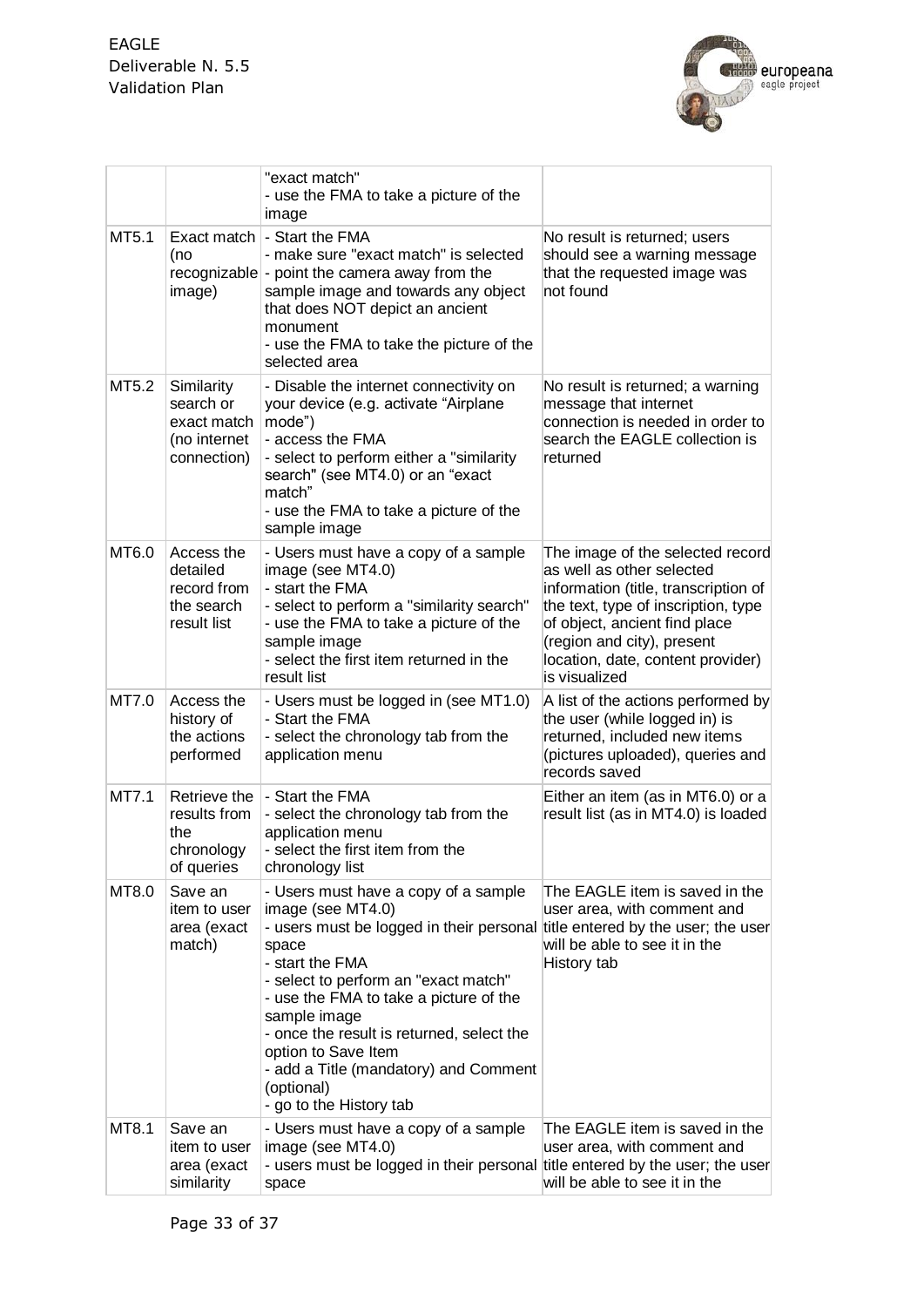

|             | search)                                                                     | - start the FMA<br>- select to perform a "similarity search"<br>- use the FMA to take a picture of the<br>sample image<br>- select the first item returned in the<br>result list<br>- select the option to Save Item- enter a<br>title and a comment (optional)<br>- save the content and go to the History<br>tab                                                                                            | History tab                                                                                                                                         |
|-------------|-----------------------------------------------------------------------------|---------------------------------------------------------------------------------------------------------------------------------------------------------------------------------------------------------------------------------------------------------------------------------------------------------------------------------------------------------------------------------------------------------------|-----------------------------------------------------------------------------------------------------------------------------------------------------|
| MT9.0       | Save a<br>photo of an<br>inscription                                        | - Users must have a copy of a sample<br>image (see MT4.0)<br>- users must be logged in their personal<br>space<br>- start the FMA<br>- go to the Parameter menu (4th tab)<br>and select "New Item" as Action Type<br>- use the FMA to take a picture of the<br>sample image<br>- enter a title and a comment to the<br>picture, then save the image                                                           | The photo is saved; the user will<br>be able to retrieve, edit and/or<br>delete it from the user area on<br>the mobile app                          |
|             | MT10.0 Access and<br>delete<br>elements in<br>the user<br>temporary<br>area | - Users must be logged in-start the<br><b>FMA</b><br>- access the history- select an item<br>- select to cancel the item from the<br>personal area                                                                                                                                                                                                                                                            | The photo, item, or query list is<br>deleted from the temporary user<br>area; it will be not synced with<br>the user space on the EAGLE<br>server   |
|             | MT10.1 Access and<br>edit notes in<br>the user<br>temporary<br>area         | - Users must be logged in<br>- start the FMA- access the history<br>- select an item<br>- edit the text of the comment by<br>inserting new text                                                                                                                                                                                                                                                               | A new version of the note, with<br>the added text, is saved in the<br>temporary area                                                                |
| <b>MT11</b> | Save a<br>query<br>(similarity<br>search)                                   | - Users must have a copy of a sample<br>image (see MT4.0)<br>- users must be logged in their personal<br>space<br>- start the FMA<br>- select to perform a "similarity search"<br>- use the FMA to take a picture of the<br>sample image<br>- select the option to Save Request<br>(bottom of the result list)<br>- enter a title and a comment (optional)<br>- save the content and go to the History<br>tab | The query is saved in the user<br>area, with the comment and title<br>entered by the user; the user will<br>be able to see it in the History<br>tab |

<span id="page-33-0"></span>*Table 8: FMA Test cases, based on v. 1.0*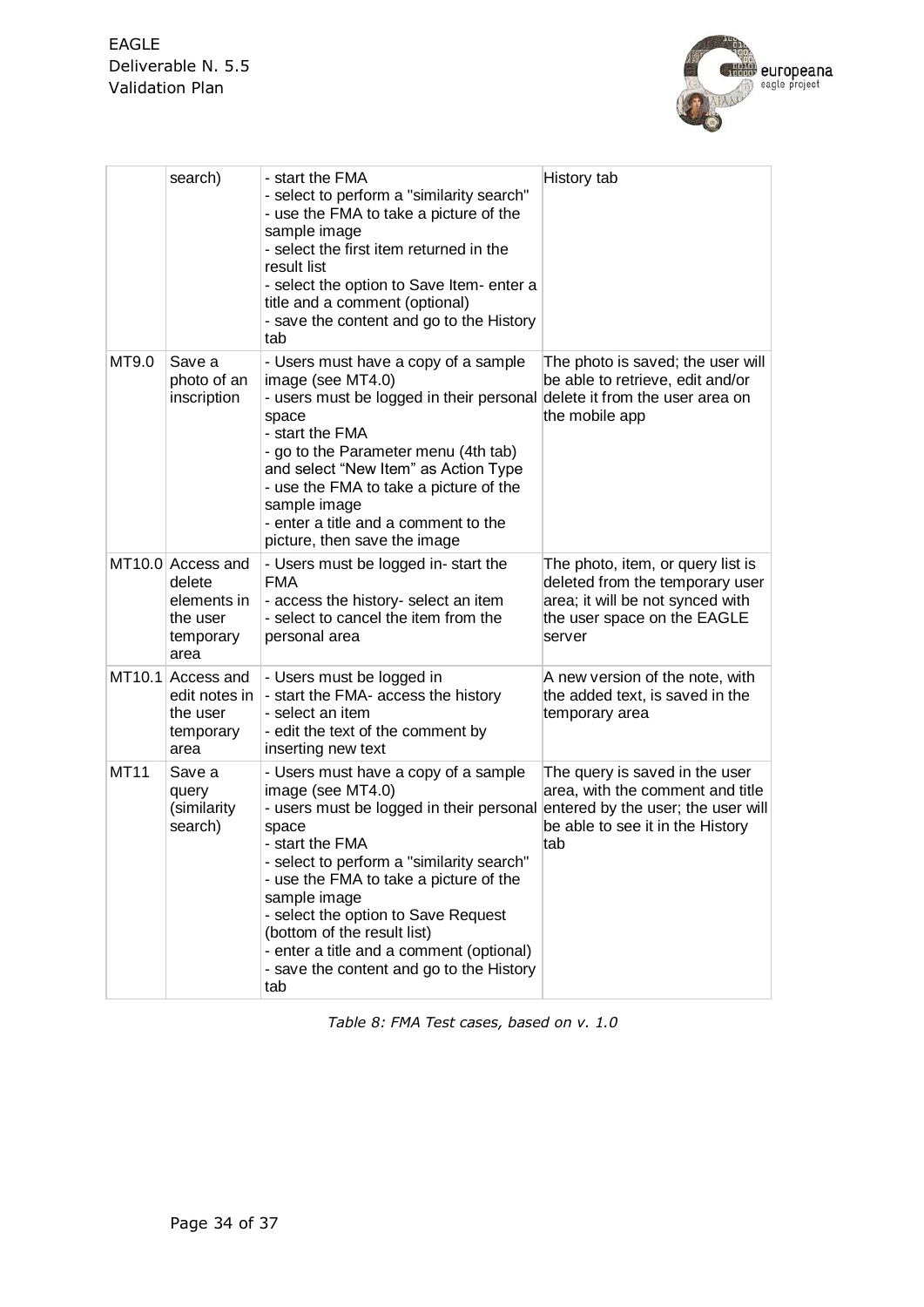

## <span id="page-34-0"></span>**6.3 TEST CASES FOR THE FSA**

| ID                | <b>Name</b>                                                                      | <b>Steps</b>                                                                                                                                                                                                                                                                                               | <b>Expected outcome</b>                                                                                                                                                               |
|-------------------|----------------------------------------------------------------------------------|------------------------------------------------------------------------------------------------------------------------------------------------------------------------------------------------------------------------------------------------------------------------------------------------------------|---------------------------------------------------------------------------------------------------------------------------------------------------------------------------------------|
| ST <sub>1.0</sub> | Sign in into<br>personal<br>account                                              | - Start from the FSA starting page<br>- select the option to login<br>- fill in the credential used to login in<br>the EAGLE reserved area (known to<br>the partners)<br>- click on the "Login" button                                                                                                     | The user is logged in; user should<br>land on the same page she started<br>from; the Username and a link to<br>access the personal space should<br>be displayed                       |
| ST1.1             | Sign in into<br>personal<br>account<br>(invalid<br>credentials)                  | - Start from the FSA starting page<br>- select the option to login<br>- fill in "test", "###" in the Username<br>and Password field of the "Login"<br>menu<br>- click on the "Login" button                                                                                                                | The user is not logged in. An error<br>message is displayed                                                                                                                           |
| ST <sub>1.2</sub> | Sign in into<br>personal<br>account<br>(blank<br>credentials)                    | - Start from the FSA starting page<br>- select the option to login<br>- leave the Username and Password<br>field of the "Login" menu blank (no<br>text inserted)<br>- click on the "Login" button                                                                                                          | The user is not logged in. An error<br>message is displayed                                                                                                                           |
| ST3.0             | Sign out                                                                         | - Users must be signed in<br>- select the option to logout                                                                                                                                                                                                                                                 | The user is logged out; in the FSA<br>starting page the option to login<br>should be visible again                                                                                    |
| ST4.0             | Create story                                                                     | - Users must be signed in<br>- select the option to create a new<br>story                                                                                                                                                                                                                                  | A WYSIWYG text editor is loaded; a<br>new story with an empty title and<br>description (the fied "Excerpt") is<br>created                                                             |
| ST5.0             | Edit title and<br>description                                                    | - Users must be signed in<br>- select the option to create a new<br>story<br>- select the title and edit it at will<br>- select the Excerpt field and edit it<br>at will<br>- select the option to save the new<br>story                                                                                   | The new title and description<br>inserted by the user is saved in<br>place of the empty text of the title<br>and description paragraphs                                               |
| ST <sub>6.0</sub> | Load and<br>edit a<br>previously<br>saved story<br>from the FSA<br>starting page | - Users must be signed in and have<br>created a story (see e.g. ST5.0)<br>- access the starting page of the<br>FSA (where the list of the published<br>stories is visible)<br>- click on the link to edit existing<br>stories<br>- click on the first story in the list of<br>the previously saved stories | The previously created story is<br>loaded in the editor and can be<br>edited by the users                                                                                             |
| ST7.0             | Create text<br>paragraphs                                                        | - Users must be signed in<br>- select the option to edit a<br>previously created story (or create a<br>new one)<br>- enter text in the story editor<br>- save the new story                                                                                                                                | The new text paragraph is created<br>and the story is saved; it will be<br>possible to read the newly created<br>paragraph the next time that the<br>story is loaded (see e.g. ST6.0) |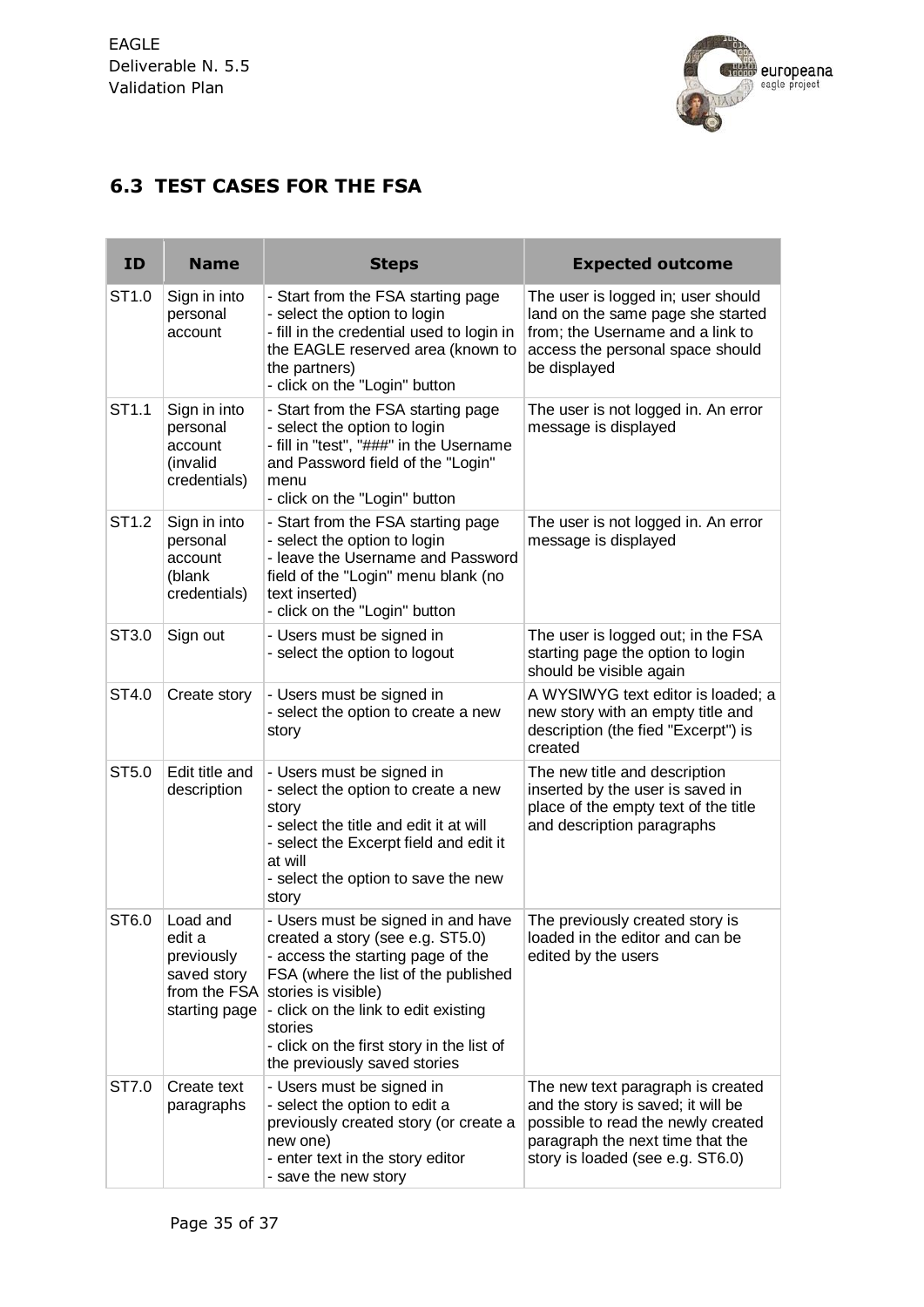

| ST7.1         | Create a text<br>paragraph<br>and format a<br>word in bold<br>typeface | - Users must be signed in<br>- load or create a story in the editor<br>- create a new text paragraph and<br>write some text<br>- highlight a word in the written text<br>and select the option to format it as<br>"bold"<br>- save the story                                                                                                                                                           | The typeface of the selected word is<br>changed to bold and the formatting<br>is saved                                                                                             |
|---------------|------------------------------------------------------------------------|--------------------------------------------------------------------------------------------------------------------------------------------------------------------------------------------------------------------------------------------------------------------------------------------------------------------------------------------------------------------------------------------------------|------------------------------------------------------------------------------------------------------------------------------------------------------------------------------------|
| ST8.0         | Search and<br>include<br>content from<br><b>EAGLE</b>                  | - Users must be signed in<br>- load or create a story in the editor<br>- click on the "Add media" button of<br>the editor<br>- select the EAGLE collection from<br>the possible sources of material<br>- enter "filia" in the search box                                                                                                                                                               | A list of inscriptions that match the<br>string entered (in the inscription text<br>or in any other field) is returned to<br>the user, formatted as prescribed in<br><b>STE10</b>  |
| ST8.1         | Search and<br>include<br>content from<br>Europeana                     | - Users must be signed in<br>- load or create a story in the editor<br>- click on the "Add media" button<br>- select "Europeana" from the<br>possible sources of material<br>- enter "funerary inscription" in the<br>search box                                                                                                                                                                       | A list of items from Europeana that<br>match the string entered (in the<br>inscription text or in any other field)<br>is returned to the user, formatted as<br>prescribed in STE10 |
| ST8.2         | Search and<br>include<br>content from<br>Wikipedia                     | - Users must be signed in<br>- load or create a story in the editor<br>- click on the "Add media" button<br>- select "Wikipedia" from the<br>possible sources of material<br>- enter "epigraphy" in the search box                                                                                                                                                                                     | A list of pages from Wikipedia that<br>match the string entered is returned<br>to the user, formatted as prescribed<br>in STE10                                                    |
| ST9.0         | and<br>paragraphs                                                      | Move objects - Users must be signed in<br>- load or create a story in the editor<br>- enter or copy/paste a few<br>paragraphs of text in the editor<br>- click on the "Add media" button<br>- add an image (either from a URL<br>or from the available media library)<br>and insert in a random point of the<br>story<br>- click on the inserted image and<br>drag it to a different point of the text | The image is inserted into the body<br>of the story in the point where the<br>user has dragged it; the story with<br>the new object included is saved                              |
|               | ST <sub>10.0</sub> Drafts not<br>visible to<br>unregistered<br>users   | - Users must be signed in<br>- load or create a story in the editor<br>- add some new content (e.g. by<br>creating text paragraphs, or by<br>searching and including items)<br>- save the story<br>- logout from the personal account<br>- access the FSA starting page                                                                                                                                | The newly edited story is NOT<br>visible in the FSA starting page and<br>it cannot be accessed by<br>unregistered users                                                            |
|               | ST11.0 Publish a<br>story                                              | - Users must be signed in<br>- load or create a story in the editor<br>- select to publish the story<br>- logout from the personal account<br>- access the FSA starting page                                                                                                                                                                                                                           | The newly edited story is now<br>visible in the FSA starting page and<br>it can be accessed and read (but<br>not edited) by unregistered users                                     |
| ST12.0 Edit a | published<br>story                                                     | - Users must be signed in<br>- load or create a story in the editor<br>- select to publish the story                                                                                                                                                                                                                                                                                                   | The story is published and the new<br>edits made by the authors are<br>immediately saved; the edits made                                                                           |